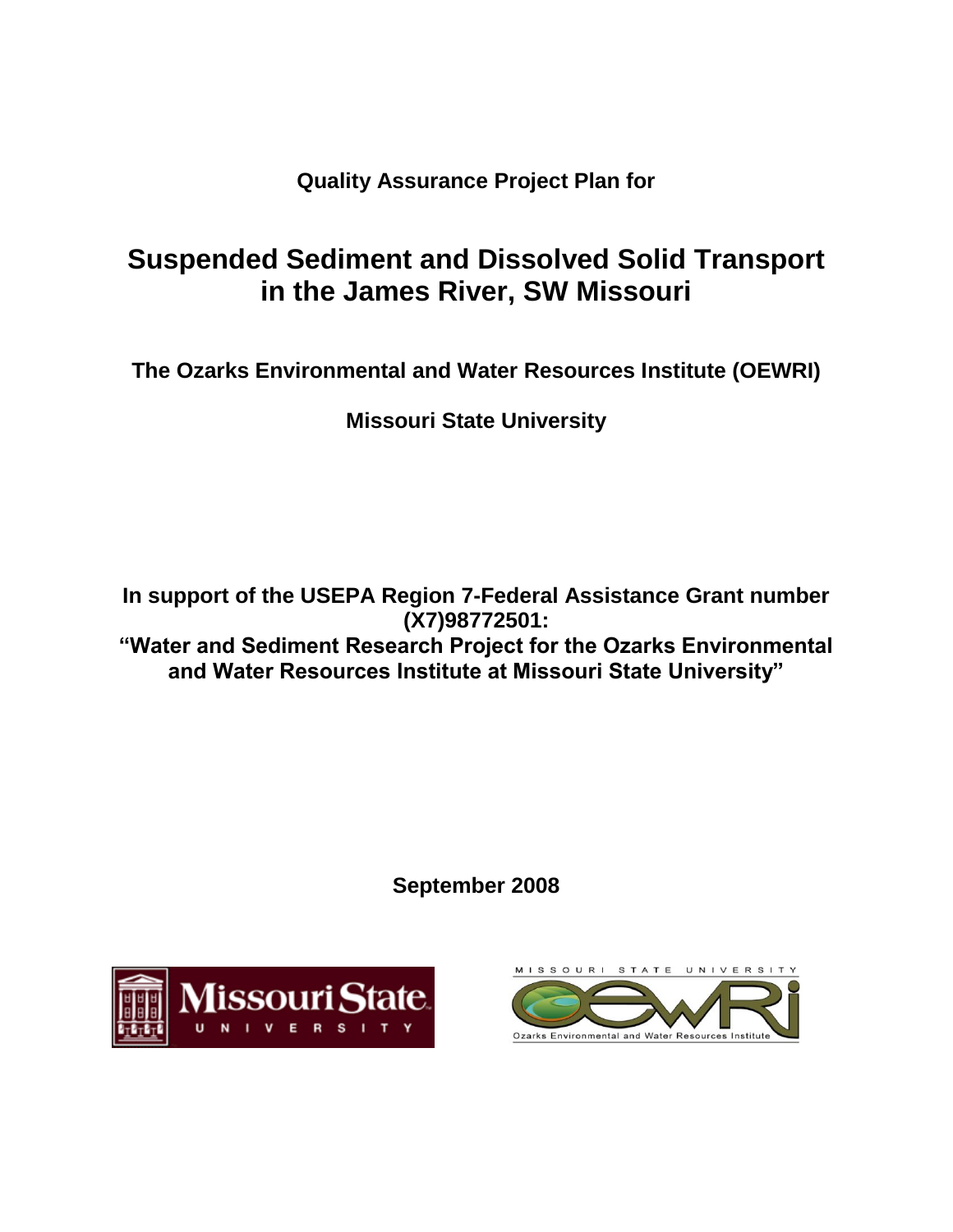James SS & DS QAPP (Final) August 2008 Page 2 of 38

# <span id="page-1-0"></span>**Prepared by:**

<span id="page-1-1"></span>

| Heather Hoggard, OEWRI Laboratory Director                                                                  | Date |
|-------------------------------------------------------------------------------------------------------------|------|
| Marc Owen, OEWRI Research Specialist II                                                                     | Date |
| <b>Approved by:</b>                                                                                         |      |
| Dr. Robert T. Pavlowsky, OEWRI Director, MSU<br>Faculty - GGP, Principal Investigator                       | Date |
| Regina Kidwell, Region 7 Administration, KC<br>United Stated Environmental Protection Agency                | Date |
| Jaci Ferguson, Region 7 Administration, Springfield<br><b>United Stated Environmental Protection Agency</b> | Date |
| Diane Harris, QA Manager<br>United Stated Environmental Protection Agency                                   | Date |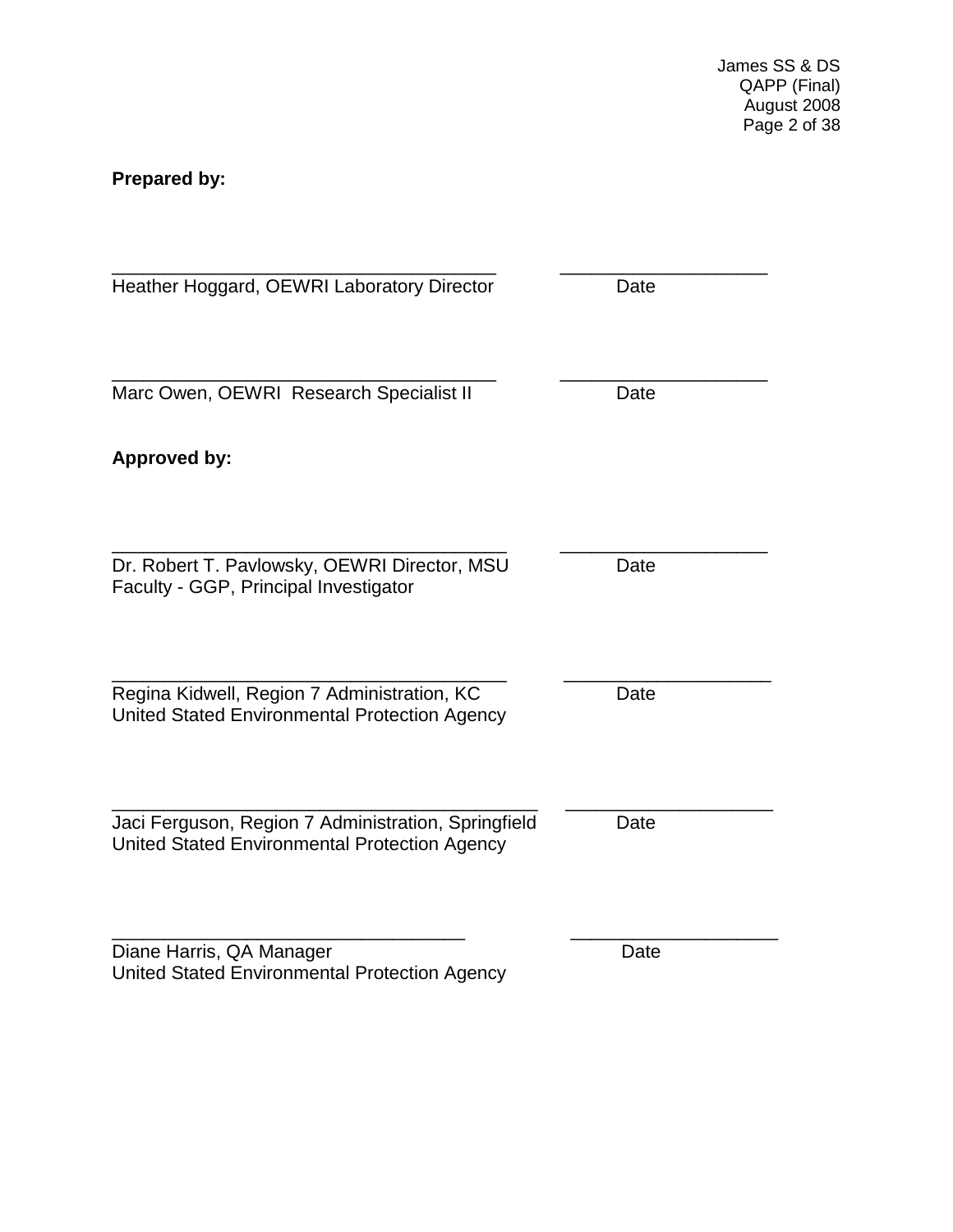# **TABLE OF CONTENTS**

| Instrument and Equipment Testing, Inspection, and Maintenance 18           |  |
|----------------------------------------------------------------------------|--|
|                                                                            |  |
| Inspection and Acceptance of Supplies and Consumables  19                  |  |
|                                                                            |  |
|                                                                            |  |
|                                                                            |  |
|                                                                            |  |
|                                                                            |  |
|                                                                            |  |
|                                                                            |  |
|                                                                            |  |
|                                                                            |  |
|                                                                            |  |
|                                                                            |  |
| APPENDIX A. Standard Operating Procedures (SOPs) cited in this document 37 |  |
| APPENDIX B. Flowchart of Sample Distribution for Analyses38                |  |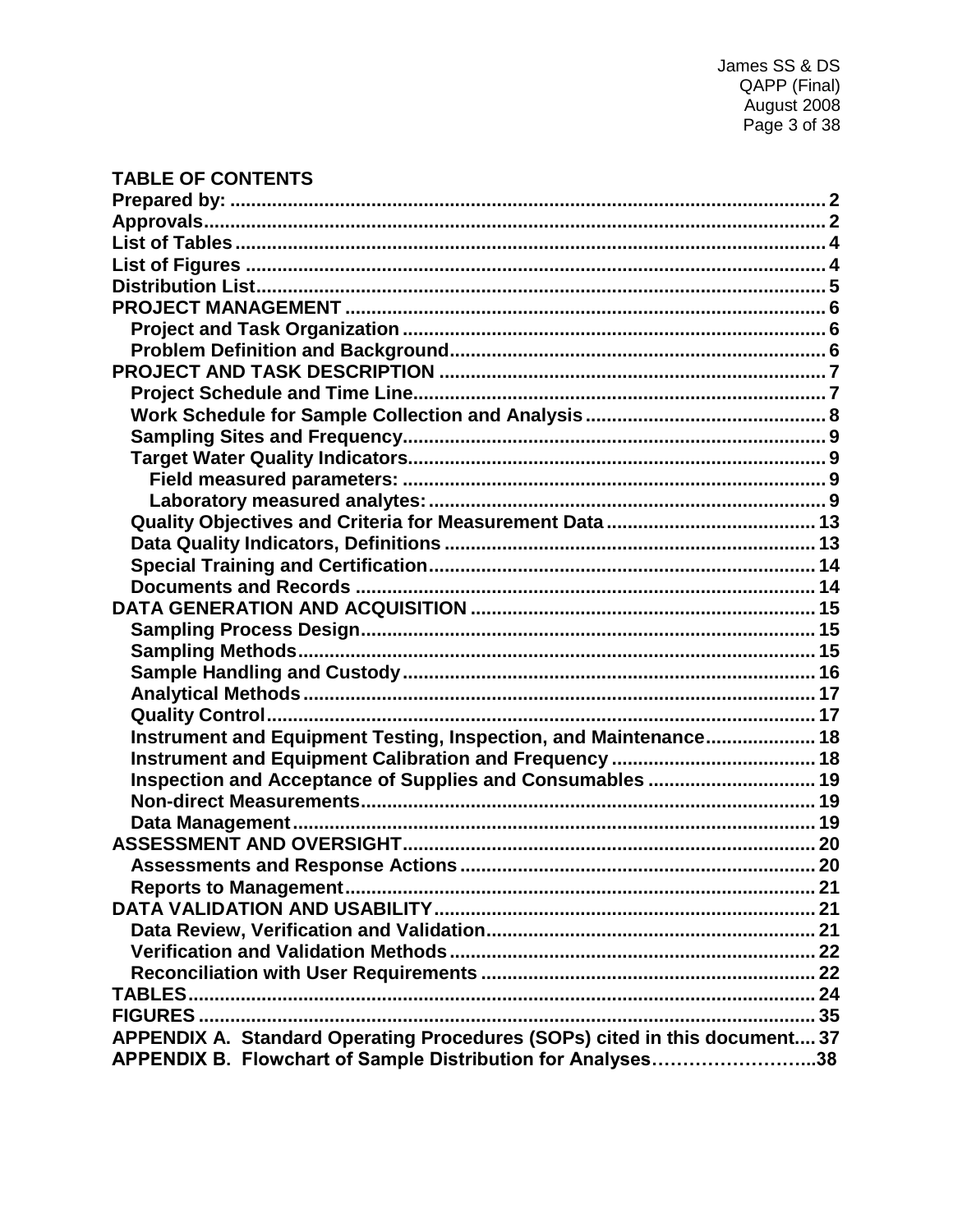# <span id="page-3-0"></span>**List of Tables**

| Table 7. Quality Control Corrective Action Plan. (Standard Methods, 2005) 32       |  |
|------------------------------------------------------------------------------------|--|
| Table 8. Maintenance, Testing, and Inspection of Sampling Equipment and Analytical |  |
|                                                                                    |  |
|                                                                                    |  |

# <span id="page-3-1"></span>**List of Figures**

| Figure 1. Organizational chart showing lines of authority and reporting responsibilities. |  |
|-------------------------------------------------------------------------------------------|--|
|                                                                                           |  |
|                                                                                           |  |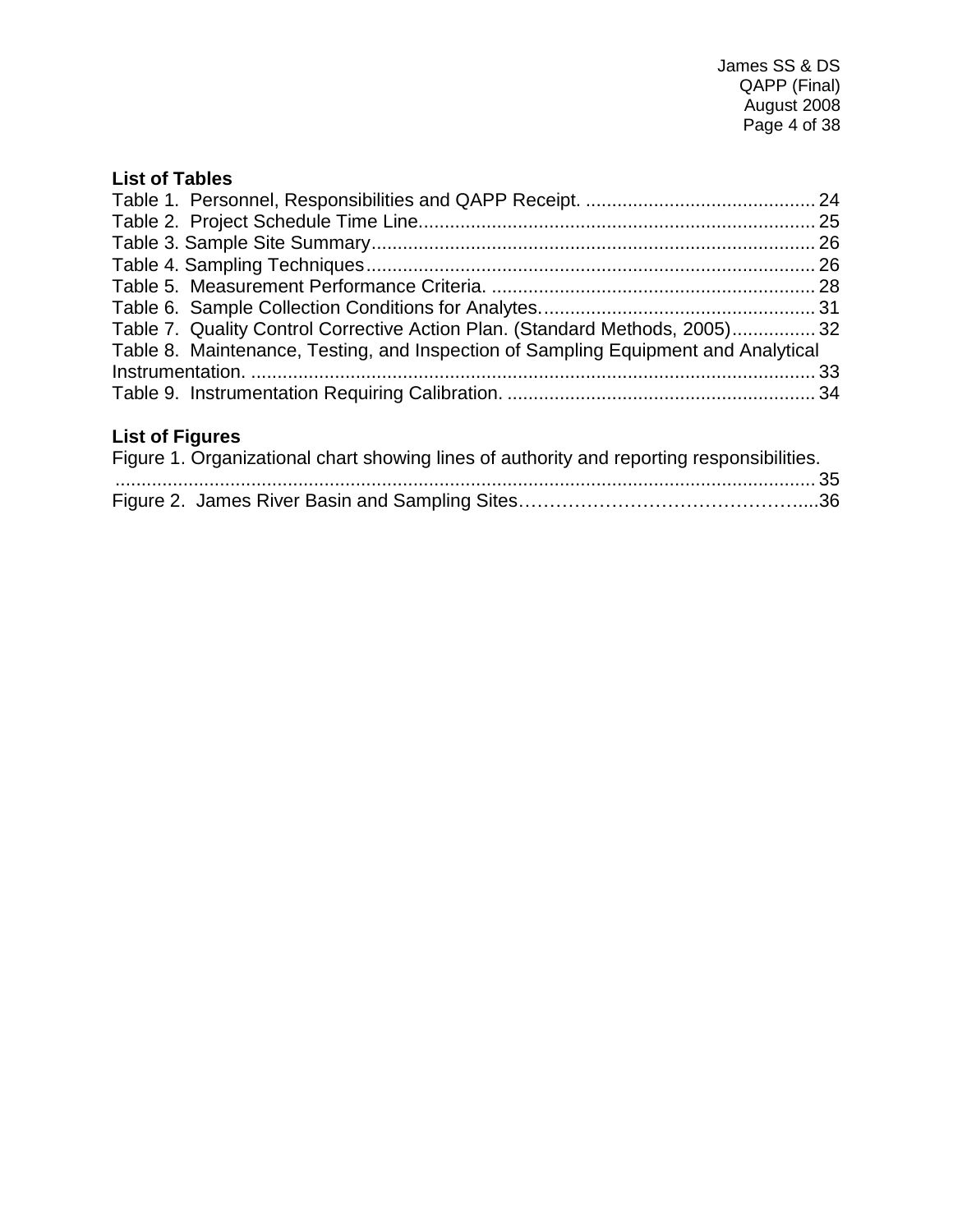James SS & DS QAPP (Final) August 2008 Page 5 of 38

### <span id="page-4-0"></span>**Distribution List**

(913-551-7258) QA Manager

(417-836-8473)

(417-836-3198)

(417-836-3197)

(417-836-4649)

(417-836-5972) Programs

Regina Kidwell **Netwitted States Environmental Protection Agency** (913-551-7788) Region 7 Administration, Kansas City

Jaci Ferguson United States Environmental Protection Agency (417-575-8028) Region 7 Administration, Springfield

Diane Harris United States Environmental Protection Agency

Dr. Robert T. Pavlowsky **OEWRI Director, Principal Investigator** 

Heather Hoggard OEWRI Laboratory Director, Project Supervisor

Marc R. Owen **OEWRI Research Specialist II, GIS Support** 

Dr. Richard N. Biagioni MSU Chemistry Faculty

Dr. William A. Alter III Director, MSU Office of Sponsored Research and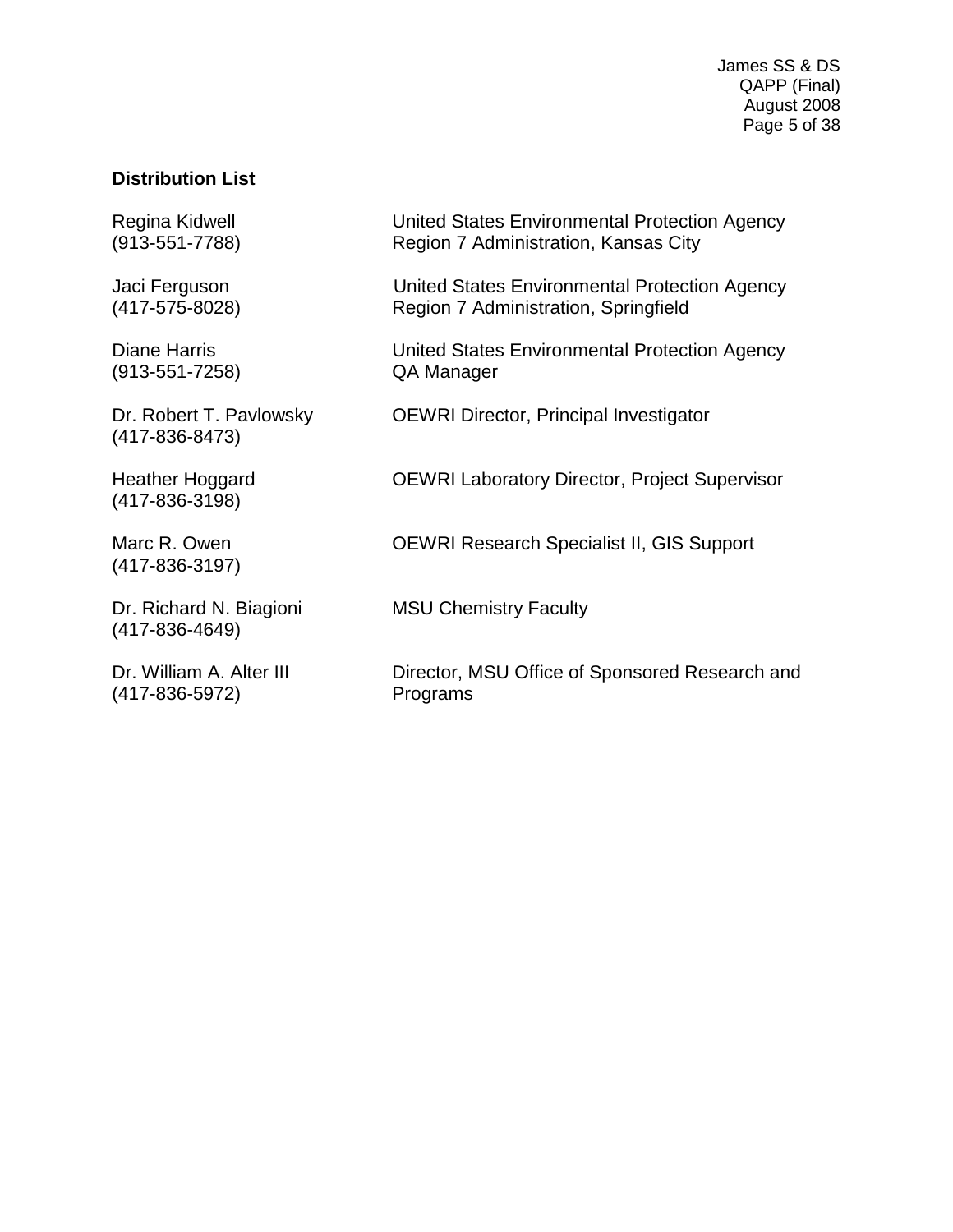### <span id="page-5-0"></span>**PROJECT MANAGEMENT**

#### <span id="page-5-1"></span>**Project and Task Organization**

See Table 1 for personnel responsibilities, contact information, and QAPP copy control numbers. The organizational chart showing lines of authority and reporting responsibilities is illustrated in Figure 1.

#### <span id="page-5-2"></span>**Problem Definition and Background**

The James River Basin is located in southwest Missouri and drains 987 square miles where it flows into the 43,100 acre Table Rock Lake at Galena, Missouri. The James River and its tributaries are listed on the modified 2004 303(d) list as being impaired by multiple point and non-point sources of the following pollutants with river mile miles affected: nutrients (59 mi), mercury (54 mi), and unknown toxicity (20 mi). The James River is ranked high on Missouri's Watershed Unified Assessment for nutrient pollution and the US Environmental Protection Agency (EPA) approved the James River Total Maximum Daily Load (TMDL) in 2001 which mainly focused on point sources of nutrients in the watershed. In addition, recent investigations by the James River Basin Partnership and Missouri State University have raised concerns about sediment, bacteria, and possibly metals contamination in the James River Basin and Table Rock Lake. These pollutants are listed as causes of impairment on the 303(d) list in surrounding basins as well. Efforts to control point sources over the past several years have reduced base flow nutrient concentrations in the Lower James River.

The EPA has recognized sediment as the primary nonpoint source pollutant in most water bodies, although few studies focus on sediment transport within the water column. Determining the dynamics of suspended sediment and dissolved solids transport in the upper and middle James River basin will improve our understanding of the source of pollutants in the basin and the degree of variation in concentrations of pollutants throughout the year due to runoff and seasonal influence. This study will focus on evaluating these parameters: suspended and dissolved solids; total and dissolved organic and inorganic carbon; fluoride, chloride, bromide, nitrate, nitrite, phosphate, and sulfate; total nitrogen and total phosphorus; and water chemistry including dissolved oxygen, pH, specific conductivity, turbidity, and temperature. Presently, there are no studies available that adequately describe the dynamics of solids transport in karst-dominated Ozark watersheds and this information is vital for water quality management of the James River system including the lake arm areas.

A USEPA Region 7 – Federal Assistance Grant: "Water and Sediment Research Project for the Ozarks Environmental and Water Resources Institute at Missouri State University" was received by MSU to be directed by Dr. Robert Pavlowsky in 2006 to improve scientific understanding of water resource quantity, quality, and distribution in the Ozarks for protection and restoration purposes. This QAPP supports one portion of this project that involves a water quality monitoring study of the James River basin aimed to address: (1) water and sediment quality problems in the Ozarks, (2) watershed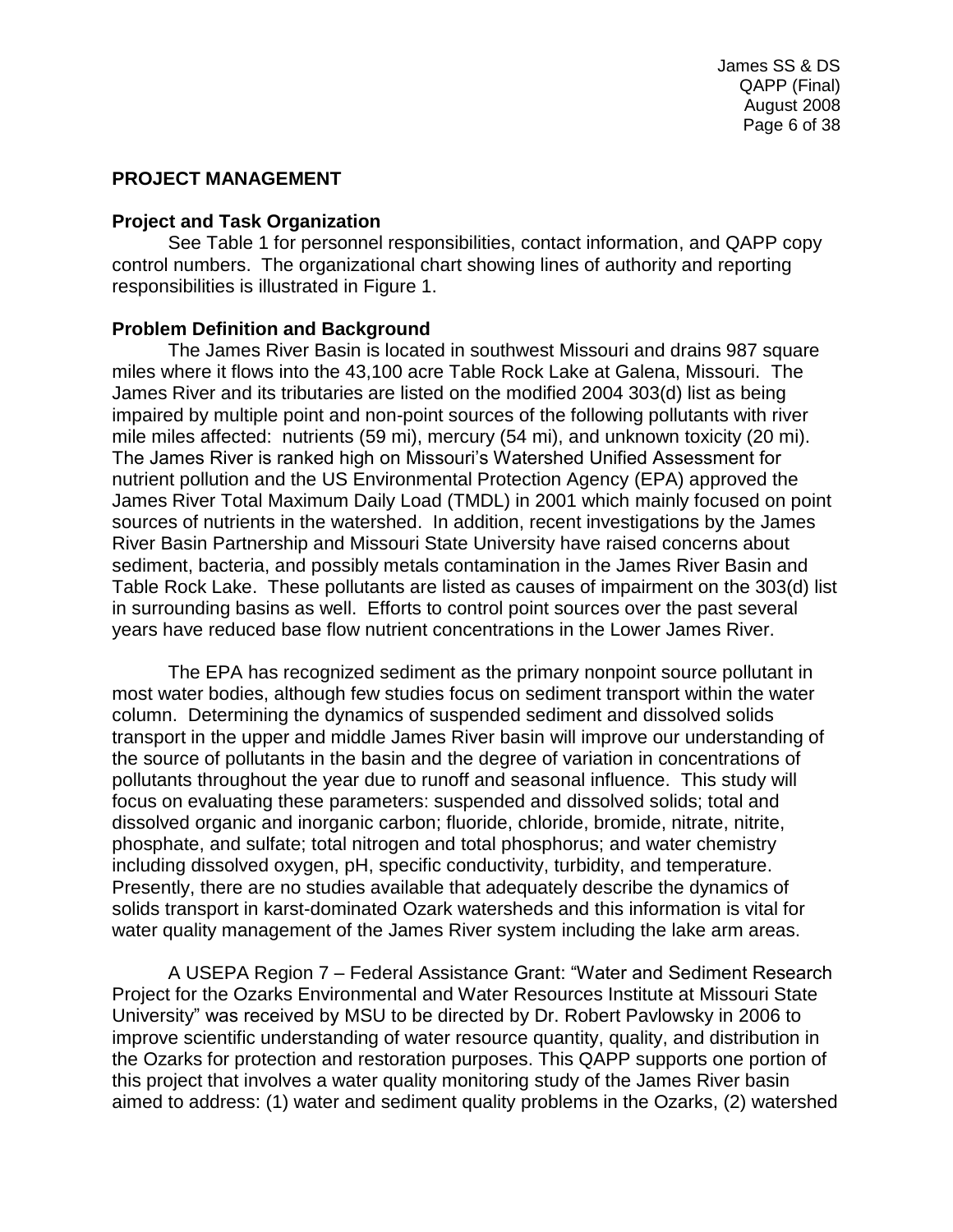initiatives of the USEPA, and (3) water quality goals of the Missouri Department of Natural Resources (MDNR). This QAPP supports the monitoring project entitled, "Suspended Sediment and Dissolved Solid Transport in the James River, SW Missouri". It involves a suspended sediment and dissolved solids transport study in the upper and middle James River basin that supports efforts to understand sources of pollutants in the basin and the degree of variation in concentrations of pollutants throughout the year due to runoff and seasonal influence. The goal is to adequately describe the dynamics of solids transport in karst-dominated Ozark watersheds which is vital for water quality management.

# <span id="page-6-0"></span>**PROJECT AND TASK DESCRIPTION**

# <span id="page-6-1"></span>**Project Schedule and Time Line**

Sampling sites were selected and personnel were trained to complete laboratory and field procedures from June 2008 to August 2008. See Table 2 for project schedule and time line.

The monitoring phase of this project will begin September 2008 and will end October 2009, spanning 13 months. Water sampling for this study includes both fixedinterval and storm-chasing water sampling. All sites with flow will be sampled once every two weeks. Fixed-interval sampling often under-represents storm influences on water quality, therefore, storm runoff events will be targeted at a maximum frequency of one event per week and not to exceed four events per month. All sites with flow during storm events will be sampled. See Table 3 for site identification, drainage area, and land use.

Water quality indicators that will be measured for water samples collected are listed in Table 4. All indicators will be collected during fixed-interval and storm-chasing sampling. Discharge data for each site will be retrieved from the United States Geological Survey (USGS) website using the time of water sample collection.

Data processing will involve the creation of concentration and load frequency relationships using the load-duration curve method (Crawford, 1996). Water quality trends will be examined in relation to upstream watershed characteristics including land use, known point sources, and historical disturbance history. The goal of this project is to determine the dynamics of suspended sediment and dissolved solids transport in karst-dominated Ozark Watersheds to improve water quality management in the James River and lake arm areas. The final report will be completed by February 1, 2010.

#### **Sampling Sites and Frequency**

The sampling sites were selected based on the location of USGS continuous discharge gaging stations within the basin. Table 3 summarizes the sample sites selected for this project. The locations of sampling sites are shown in Figure 2. Water samples will be collected during fixed-interval and storm-chasing events and split to provide samples for the analysis of total suspended solids, total dissolved solids, total and dissolved organic and inorganic carbon, the anions of interest, total nitrogen, and total phosphorus. Temperature, pH, conductivity, dissolved oxygen, and turbidity data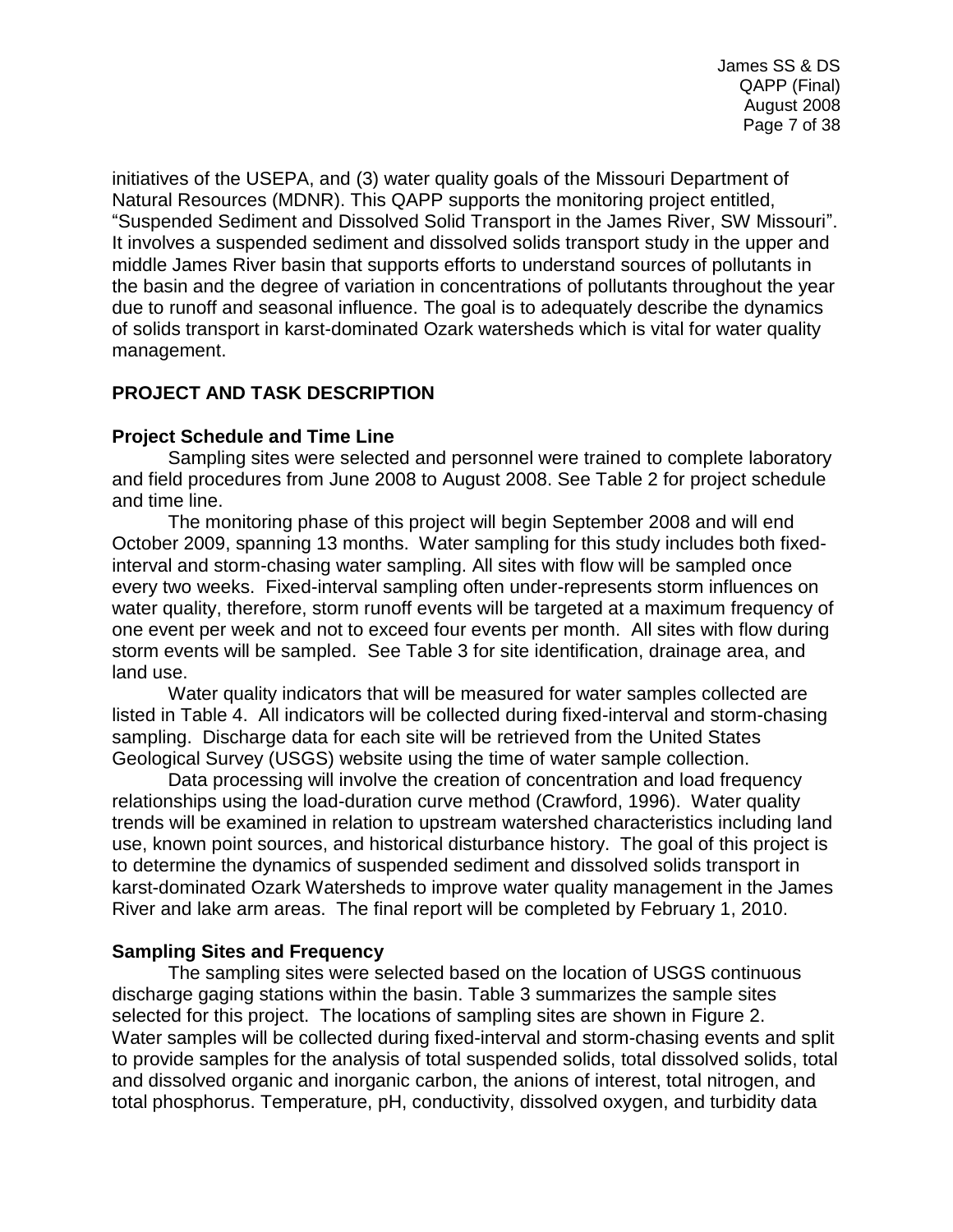will be gathered during fixed-interval and storm-chasing sampling. Discharge will be recorded from USGS gage stations during time of water sample collection. Table 4 summarizes the sampling techniques for all analytes of interest.

For quality control purposes, cross channel sampling will occur at one site per sampling event. Water samples will be collected at three locations along a cross section and analyzed individually to determine variation of water quality parameters within the channel. The channel will be divided into 3 sections along the cross section and sampling will occur in the center of each section as described in standard operating procedure "Indirect Method for Flow Discharge Estimation" (2080R01 Indirect Flow.doc). The site chosen for sampling in this manner will rotate among the sites throughout the project sampling period so that cross channel data are collected at each site. Relative standard deviation values of cross-channel triplicates will provide a statistical estimation of sampling error associated with both stormwater and baseflow sample collection at each site.

#### <span id="page-7-0"></span>**Work Schedule for Sample Collection and Analysis**

Water samples for all analytes of interest and in-situ water parameter data will be collected during fixed-interval and storm-chasing sampling at all sites with flow.

Water samples will be collected using a depth-integrated sampler for the analysis of total suspended solids, total dissolved solids, total and dissolved organic and inorganic carbon, fluoride, chloride, bromide, nitrate, nitrite, sulfate, total nitrogen, and total phosphorus. Water samples will be collected in 500ml bottles, transported on ice, transferred to the laboratory with a chain of custody form, and analyzed prior to appropriate hold times for each analyte of interest. The 500ml will be split to provide samples for all of the analyses. Appendix B contains a flowchart illustrating sample distribution for analysis. Three hundred milliliters of each water sample will be filtered through a 1.5 µm nominal pore size glass microfiber filter and then filtered through a 0.45 µm nominal pore size glass microfiber filter. Filters will be used for total suspended solids determination. The filtrate will be split into 100ml for TDS determination, 100ml for dissolved organic and inorganic carbon determination, and 100ml for anion determination and stored at 4°C. The remaining 200ml of unfiltered water sample will be split into 100ml for total organic and inorganic carbon determination and 100ml for total nitrogen and total phosphorus determination. The 100ml for total organic and inorganic carbon analysis will be stored at 4°C. The 100ml split for nutrient analyses will be acidified within the original sample bottle and stored at 4°C for nutrient analyses. The data from all analyses will be processed by the OEWRI QA/QC coordinator, recorded in a spreadsheet, and stored in the OEWRI office.

Water chemistry parameters will be collected using the Eureka Amphibian Manta multiprobe at each site each time that samples are collected. This data will be stored on the PDA associated with the instrument and downloaded in the laboratory. Additional copies of the data will be stored in the OEWRI office.

Sites were selected in conjunction with USGS gaging stations so discharge data can be acquired for each site based on the time that each water sample is collected. Discharge data for each event will be retrieved upon return to the laboratory.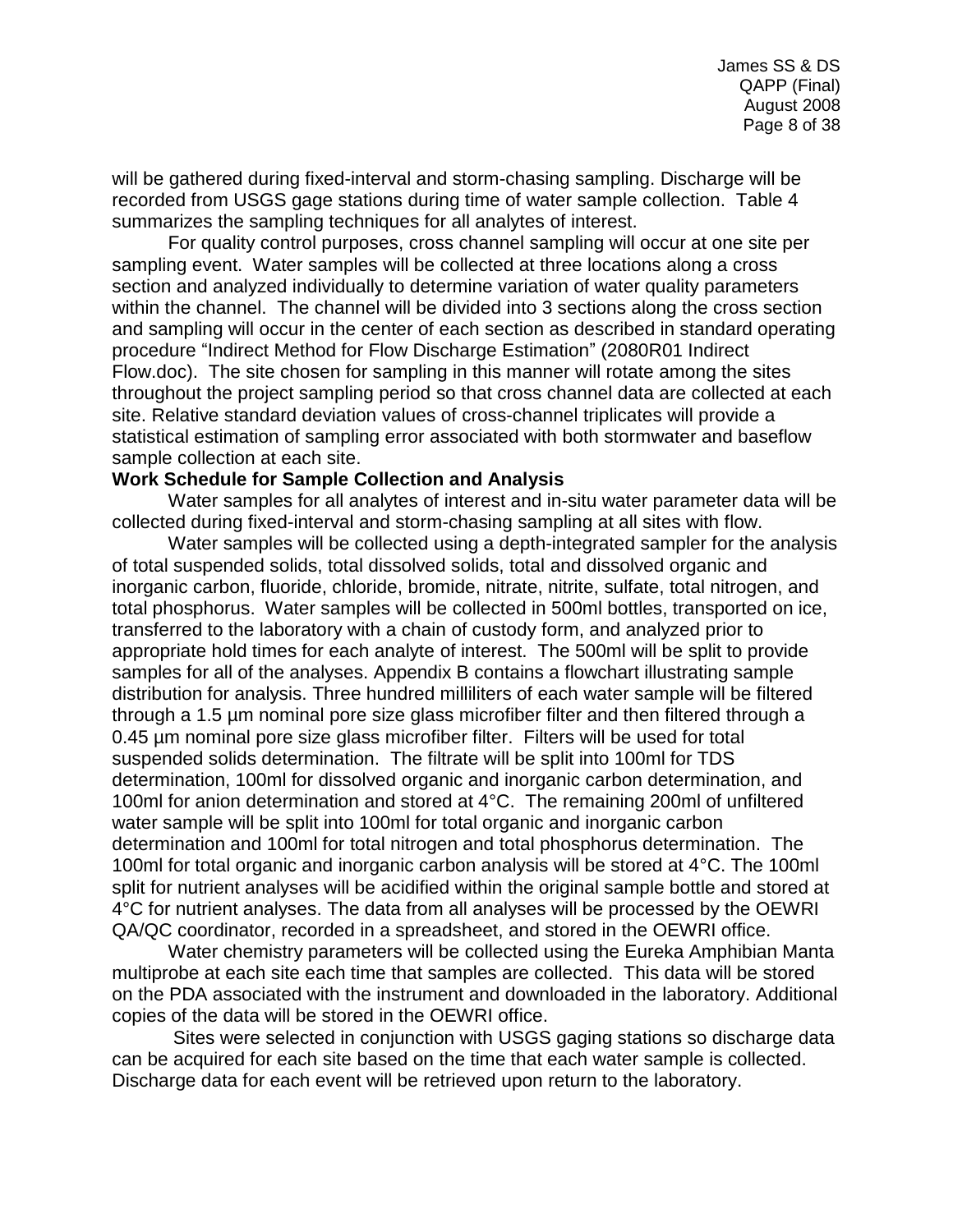All data derived for this project will be reviewed by the analyst, the OEWRI QA/QC coordinator, and by the project supervisor. All data will be stored in Excel and Word files dedicated to this project. These electronic files are stored on the computer server with controlled access (that is, access to these files will be limited to MSU personnel associated with this project). The project supervisor will forward project information to additional parties.

# <span id="page-8-1"></span><span id="page-8-0"></span>**Target Water Quality Indicators**

# <span id="page-8-2"></span>Field measured parameters:

1. Temperature (SOP: 1200R02 Eureka Snapshot): Water temperature is an important water quality parameter because it can affect the speed of chemical and biological reactions and the concentration of ions and gases. In karst areas, springs have lower temperatures than surface water runoff. Data will be collected using the Eureka Amphibian with Manta.

2. Conductivity (SOP: 1200R02 Eureka Snapshot): The first flush from surface water runoff in a rain storm carries concentrated analytes dissolved from surfaces, causing conductivity to be high. Data will be collected using the Eureka Amphibian with Manta.

3. pH (SOP: 1200R02 Eureka Snapshot): pH is a measure of the [activity](http://en.wikipedia.org/wiki/Activity_%28chemistry%29) of [hydrogen](http://en.wikipedia.org/wiki/Hydrogen) [ions](http://en.wikipedia.org/wiki/Ion) [\(H](http://en.wikipedia.org/wiki/Hydronium)<sup>+</sup>) in a [solution](http://en.wikipedia.org/wiki/Solution) and, therefore, its [acidity](http://en.wikipedia.org/wiki/Acid) or [alkalinity.](http://en.wikipedia.org/wiki/Base_%28chemistry%29) Low pH in rainfall can be a problem in some areas, however, due to the abundance of limestone in the region the Ozarks soil has a high buffering capacity and runoff pH generally remains around neutral, that is, pH of 7.0. Data will be collected using the Eureka Amphibian with Manta.

4. Turbidity (SOP: 1200R02 Eureka Snapshot): Turbidity is a measure of the clarity of water and can be caused by suspended materials, such as clay, silt, and organic matter. High turbidity may result from storm events. Data will be collected using the Eureka Amphibian with Manta.

5. Dissolved Oxygen (SOP: 1200R02 Eureka Snapshot): The level of dissolved oxygen (D.O.) in water affects aquatic life, chemical activity, and pollutant behavior. Acceptable levels for Missouri streams are > 5 mg D.O. per L. for warm and cool water fisheries and >6 mg/L for Cold water fisheries. Data will be collected using the Eureka Amphibian with Manta.

# <span id="page-8-3"></span>Laboratory measured analytes:

1. Total Suspended Solids (TSS) (SOP: TSSolids): Total suspended solids, such as silt, decaying plant and animal matter, industrial wastes, and sewage, can effect stream health and aquatic life. Nutrients, pesticides, and metals that bind to solids on land are released when the solids are suspended in a water body increasing concentrations of pollutants in the water. Filter mass differential calculations are used to determine the total suspended solids in each sample.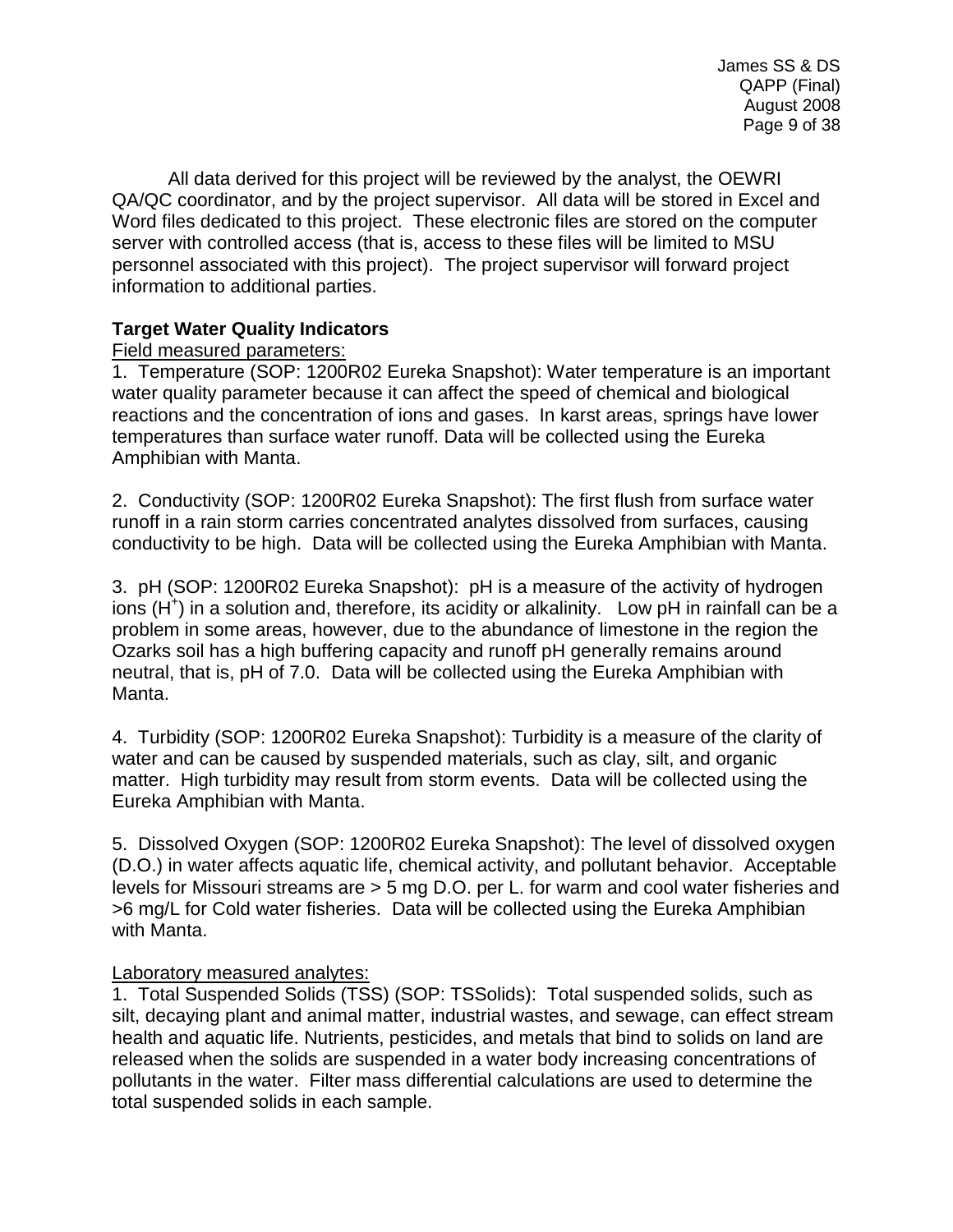2. Total Dissolved Solids (TDS) (SOP: TDSolids): Total dissolved solids, is a combination of all molecular, ionized, or colloidal sol forms of inorganic and organic substances that pass through a 1.5 µm filter and then a 0.45 µm filter. The USGS found that methods used for the analysis of wastewater are not always appropriate for the analysis of natural-water samples (USGS, 2000). Total suspended solid (TSS) concentrations are not comparable to suspended-sediment concentrations (SSC) when natural-water samples are analyzed and suggest that the SSC analytical method be used to enhance the accuracy and comparability of suspended solid-phase concentrations of natural waters. The primary difference between the TSS and SSC methods is the nominal pore size of the filter used to retain suspended materials. The TSS method uses a 1.5 µm filter and retains sand, silt, and coarse clay fractions in a water sample. A 0.45 µm nominal pore size filter retains the medium, fine, and very fine clay fractions in addition to the fractions that the 1.5 µm filter retains therefore those fractions are included in the final computation and give a more accurate quantification of suspended solid-phase concentrations of natural waters therefore . Calcium, phosphates, nitrates, sodium, potassium, and chloride are commonly found in stormwater runoff from sources such as agricultural operations and industrial or sewage treatment point sources. TDS is used as an aesthetic indicator of drinking water and as an aggregate indicator of a broad array of chemical contaminants. A known volume of sample filtrate is evaporated and mass differential calculations are used to determine the total dissolved solids in each sample.

3. Total Phosphorus (TP) (SOP: 3010R01 Total P): Nutrients promote aquatic plant growth such as algae in waterways which can increase turbidity and deplete dissolved oxygen which can be detrimental to a healthy aquatic biological community. All forms of phosphorus, including organic phosphorus, are converted to orthophosphate by an acidpersulfate digestion. Digested samples are compared to colorimetric assay absorbance readings from a spectrophotometer and those absorbances are used to determine TP concentrations.

4. Total Nitrogen (TN) (SOP: 3020R01 Total N): Nutrients promote aquatic plant growth such as algae in waterways which can increase turbidity and deplete dissolved oxygen which can be detrimental to a healthy aquatic biological community. Total nitrogen is a measure of organic nitrogen, ammonia, nitrite, and nitrate nitrogen. Digested samples are compared to colorimetric assay absorbance readings from a spectrophotometer and those absorbances are used to determine TN concentrations.

5. Total and Dissolved Organic Carbon (NPOC) (SOP: TIC/TOC R01): Organic carbon is material derived from decaying vegetation, bacterial growth, metabolic activities of living organisms, and from synthetic sources such as detergents, pesticides, fertilizers, and industrial chemicals. Natural organic matter produces humic acid, amines, and urea. Organic carbon is a non-specific indicator of water quality. Total organic carbon is derived by analyzing samples that have not been filtered. Dissolved organic carbon is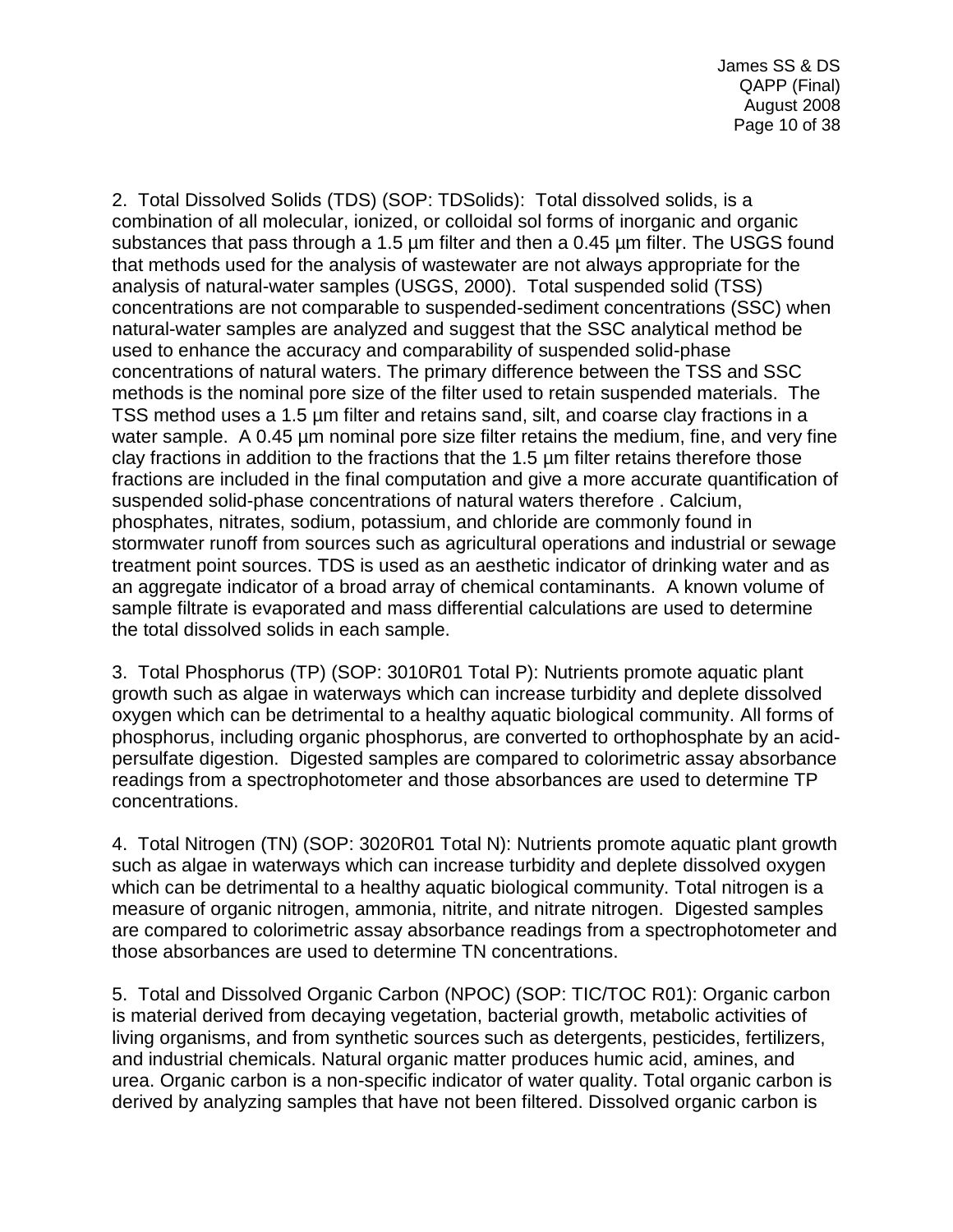what remains in the sample after the sample has been filtered using a 0.45 µm filter. A sparger purges volatiles from the samples, inorganic carbon is digested with hydrochloric acid, a high temperature catalytic oxidation occurs using a two-zone combustion reactor that separates the matrices and protects the catalyst, and carrier gas takes the gases through a three-step drying process and delivers them to the detector for measurement.

6. Total and Dissolved Inorganic Carbon (TIC/NPOC) (SOP: TIC/TOC R01): Inorganic carbon originates from naturally occurring ores and minerals and from synthetic sources such as detergents, pesticides, fertilizers, and industrial chemicals. Inorganic carbon is a non-specific indicator of water quality. Total inorganic carbon is derived by analyzing samples that have not been filtered. Dissolved inorganic carbon is what remains in the sample after the sample has been filtered using a 0.45  $\mu$ m filter. A sparger purges volatiles from the samples, a high temperature catalytic oxidation occurs using a twozone combustion reactor that separates the matrices and protects the catalyst, and carrier gas takes the gases through a three-step drying process and delivers them to the detector for measurement.

6. Fluoride (F)(SOP: IC R01): Fluoride exists naturally in water sources and is derived from fluorine, the thirteenth most common element in the Earth's crust. Large municipalities often add fluoride to the water supply to bring the total fluoride concentration to approximately 1 ppm to aid dental health. Higher levels of fluoride found in surface water may indicate municipal leaks or industrial discharges. Water samples are injected into a stream of eluent and passed through a series of ion exchangers. Anions are separated and directed through a suppressor that converts the anions to highly conductive acid forms so that the anions can be measured by conductivity, identified based on retention time compared to standards, and quantified by peak height measurement.

7. Chloride (CI) (SOP: IC R01): Chloride originates in surface waters from natural sources. Anthropogenic sources include sewage and industrial effluent and urban stormwater runoff. Chloride concentration is used as an aesthetic indicator of water quality and can indicate point source pollution. Water samples are injected into a stream of eluent and passed through a series of ion exchangers. Anions are separated and directed through a suppressor that converts the anions to highly conductive acid forms so that the anions can be measured by conductivity, identified based on retention time compared to standards, and quantified by peak height measurement.

8. Bromide (Br<sup>-</sup>) (SOP: IC R01): Bromide can enter water from dissolution of a geologic source, from saltwater intrusion, and from industrial point sources. Bromide is a natural constituent of ground water and can be used as an indicator of the discharge of ground water to surface water. Brominated disinfection by-products can form during drinking water disinfection when bromide is present and these by-products are suspected carcinogens. Bromide concentrations can indicate water quality. Water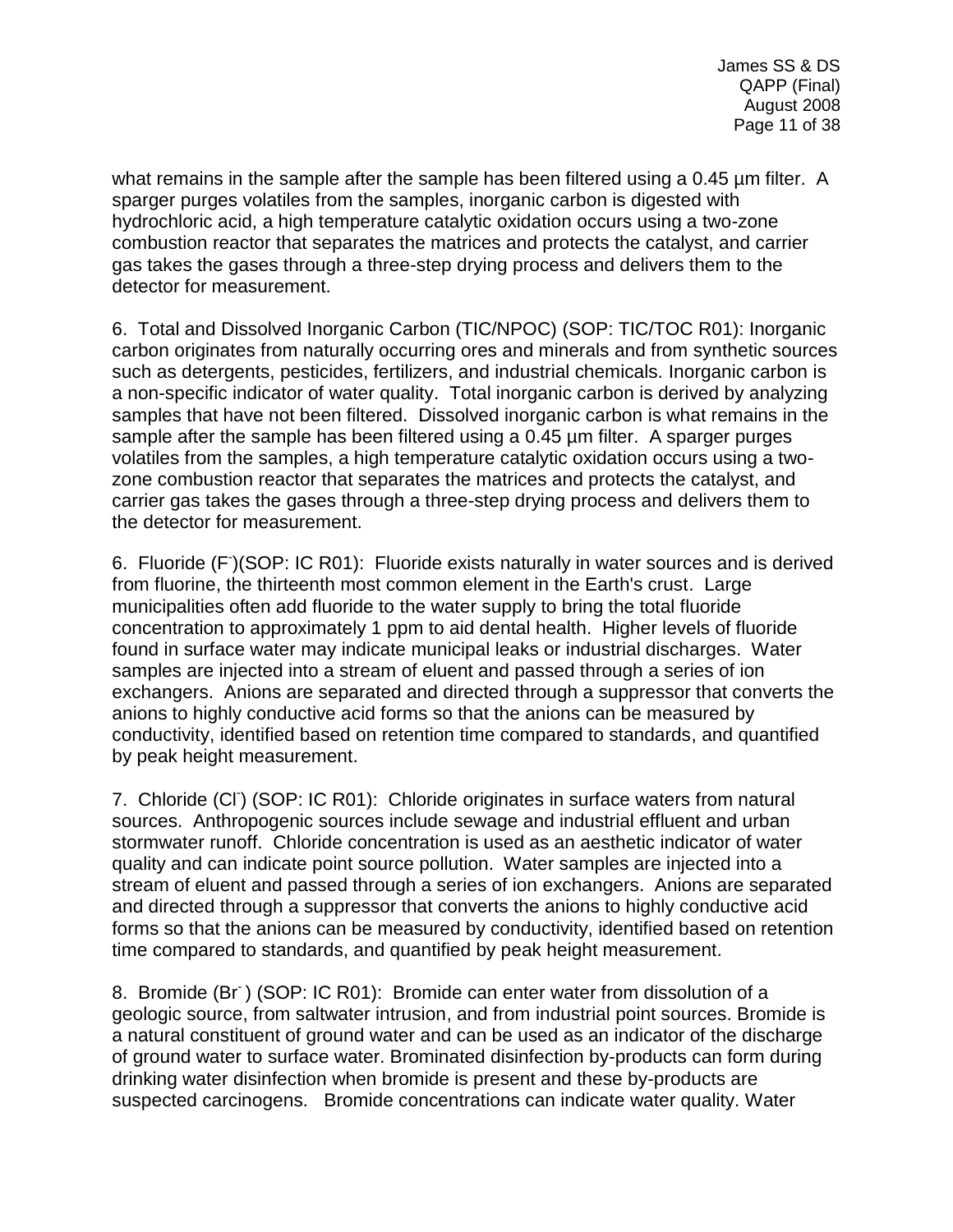samples are injected into a stream of eluent and passed through a series of ion exchangers. Anions are separated and directed through a suppressor that converts the anions to highly conductive acid forms so that the anions can be measured by conductivity, identified based on retention time compared to standards, and quantified by peak height measurement.

9. Nitrate  $(NO<sub>3</sub><sup>-</sup>)$  (SOP: IC R01): Nitrate sources are both organic and inorganic and include human sewage, livestock manure, and fertilizers. Stormwater runoff delivers nitrates to surface waters and septic tanks can affect groundwater. Excess nitrate concentrations in aquatic systems can lead to algae blooms and eutrophication. Nitrates are highly soluble, are a component of total dissolved solids, and are used as an indicator of water quality. Water samples are injected into a stream of eluent and passed through a series of ion exchangers. Anions are separated and directed through a suppressor that converts the anions to highly conductive acid forms so that the anions can be measured by conductivity, identified based on retention time compared to standards, and quantified by peak height measurement.

10. Nitrite (NO<sub>2</sub><sup>-</sup>) (SOP: IC R01): Nitrite occurs naturally in water, soil, and plants. Anthropogenic sources include human sewage, livestock manure and fertilizers. Nitrite reacts directly with hemoglobin in warm-blooded animals to produce methemoglobin which destroys the ability of red blood cells to transport oxygen. Water samples are injected into a stream of eluent and passed through a series of ion exchangers. Anions are separated and directed through a suppressor that converts the anions to highly conductive acid forms so that the anions can be measured by conductivity, identified based on retention time compared to standards, and quantified by peak height measurement.

11. Phosphate  $(PO<sub>4</sub><sup>-3</sup>)$  (SOP: IC R01): Phosphate occurs in living and decaying plant and animal remains, as free ions or weakly chemically bounded in aqueous systems, chemically bounded to sediments and soils, or as mineralized compounds in soil, rocks, and sediments. Anthropogenic sources include partially treated and untreated sewage, runoff from agricultural areas, and lawn fertilizers. Larger quantities of these compounds can be found in laundering and commercial cleaning fluids. Nutrients promote aquatic plant growth such as algae in waterways which can increase turbidity and deplete dissolved oxygen which can be detrimental to a healthy aquatic biological community. Water samples are injected into a stream of eluent and passed through a series of ion exchangers. Anions are separated and directed through a suppressor that converts the anions to highly conductive acid forms so that the anions can be measured by conductivity, identified based on retention time compared to standards, and quantified by peak height measurement.

12. Sulfate  $(SO<sub>4</sub><sup>-2</sup>)$  (SOP: IC R01): Sulfate can naturally come from the decomposition of organic matter such as leaves, the dissolution of rock or soil containing gypsum, or from deposition from the atmosphere. Point sources include sewage treatment plants and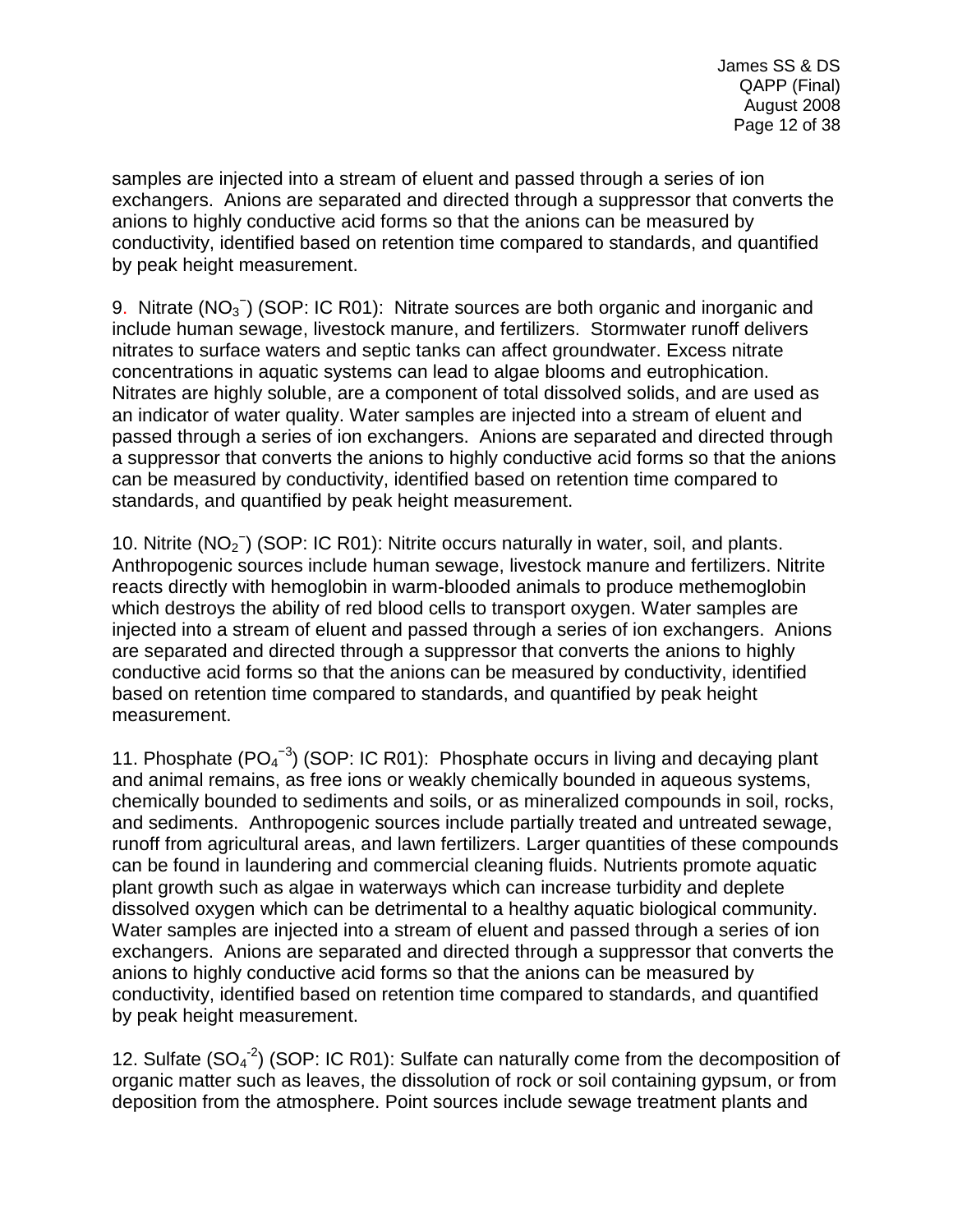James SS & DS QAPP (Final) August 2008 Page 13 of 38

industrial discharges such as tanneries, pulp mills, and textile mills. Fertilizer contributes sulfates to stormwater runoff. Aquatic organisms utilize sulfur compounds and algae depend on sulfate for growth. Water samples are injected into a stream of eluent and passed through a series of ion exchangers. Anions are separated and directed through a suppressor that converts the anions to highly conductive acid forms so that the anions can be measured by conductivity, identified based on retention time compared to standards, and quantified by peak height measurement.

# <span id="page-12-0"></span>**Quality Objectives and Criteria for Measurement Data**

The objective of this project is to determine the dynamics of suspended sediment and dissolved solids transport in karst-dominated Ozark Watersheds to improve water quality management in the James River and lake arm areas. Data collected will be used for comparison among sites to assess the spatial variability of water quality within the watershed. All field and laboratory analytical data are evaluated based on established measurement performance criteria as listed in Table 5.

# <span id="page-12-1"></span>**Data Quality Indicators, Definitions**

Accuracy: a measure of the overall agreement of a measurement to a known value; includes a combination of random error (precision) and systematic error (bias) components of both sampling and analytical operations. Accuracy will be measured by analyzing a reference material and spiked matrix samples (see Table 5).

Bias: a consistent deviation of measured values from the true value, caused by systematic errors in a procedure. Bias will be measured by analyzing reference materials and spiked matrix samples (see Table 5).

Comparability: the measure of confidence that one data set can be compared to another and can be combined, if applicable, for the decisions to be made. Water samples are collected and analyzed according to the standard operating procedures used at Missouri State University and OEWRI for all water quality projects.

Completeness: a measure of the amount of data needed to be obtained from a measurement system. It is expected that all samples will be collected and analyzed. However, it is known that lost samples and missed analyses can occur.

Precision: a measure of the degree of agreement among replicate analyses of a sample. For this project, samples will be collected in duplicate (field duplicates) and single samples will be analyzed in duplicate in the laboratory (laboratory duplicates) (see Table 5).

Representativeness: the degree to which data accurately and precisely represents a characteristic of a population, parameter variations at a sampling point, a process condition, or an environmental condition. For the goals of this study, these samples will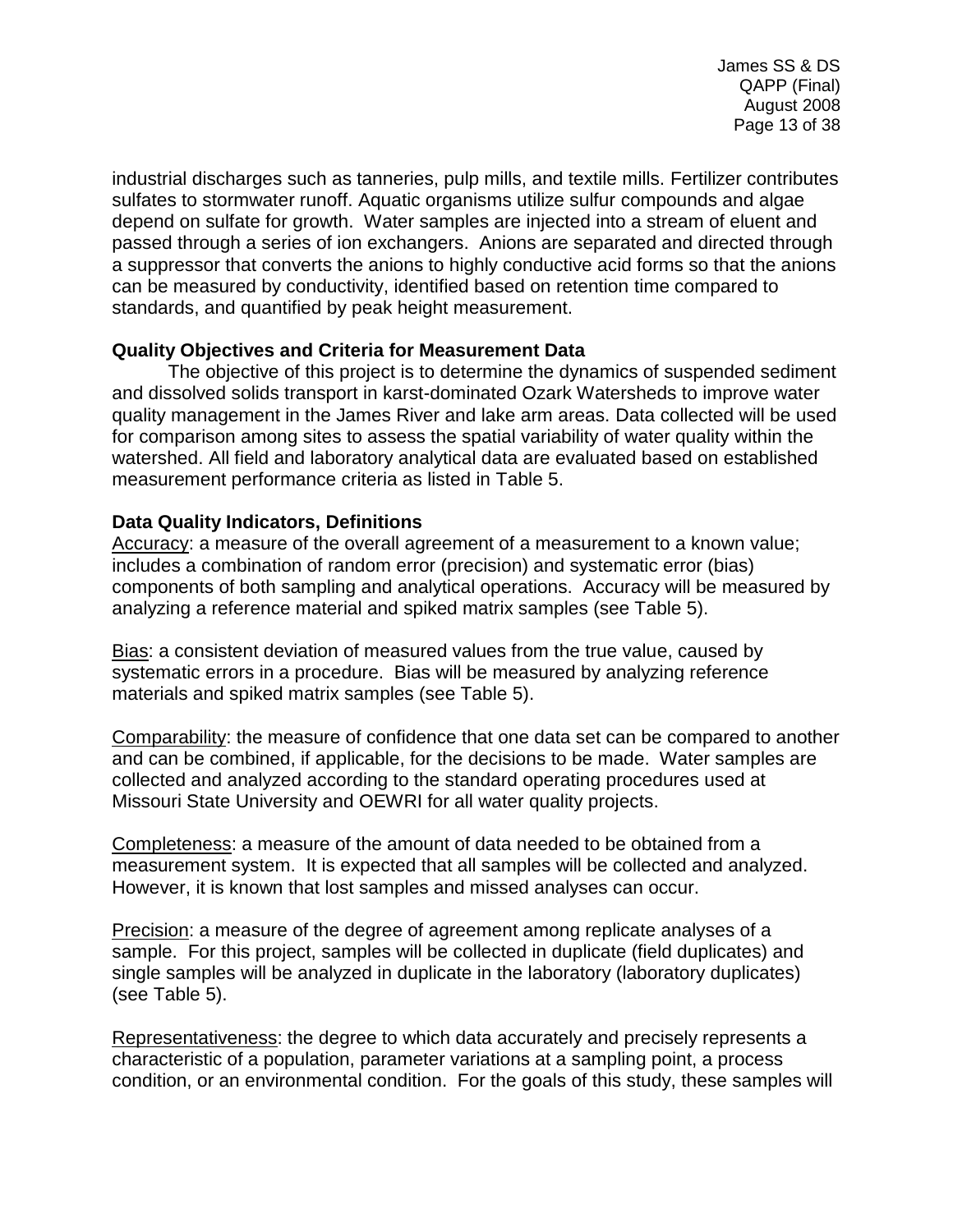be considered representative of the conditions found at the collection sites and within the James River Watershed.

Sensitivity: the capability of a method or instrument to discriminate between measurement responses representing different level of the variable of interest. This is also known as the detection limit. For this project the method detection limit (MDL) is determined (see Table 5)

### <span id="page-13-0"></span>**Special Training and Certification**

All personnel who collect and analyze samples for this project will receive appropriate training for all methods needed to complete the study following the necessary SOPs. Records of this training will be kept with other documents related to this project. The final storage location for these records will be the OEWRI office (currently room 328 Temple Hall).

### <span id="page-13-1"></span>**Documents and Records**

The documents and records produced for this project will be stored in the OEWRI office in a file entitled: "James SS & DS". The documents listed below will be included in this file. Electronic copies of all reports, plans and procedures will be issued to all individuals on the distribution list, unless otherwise requested. A paper copy of each document will be kept on file in the OEWRI office.

Documents and records will be retained for a minimum of five years. After that time the documents will be reviewed and a decision to retain the records for a longer period will be made. Electronic records are retained on the server at MSU. There is a system in place to automatically backup all data files.

Quality Assurance Project Plan (QAPP): This document will be updated as needed by the QA/QC coordinator. The USEPA project supervisor, through the project supervisor, must then approve any updates prior to those changes being distributed. Updates may require that the document be reprinted and distributed to those listed in Table 1. If the changes do not alter the plan the QA/QC coordinator may use e-mail to notify the personnel on the distribution list of the changes.

Standard Operating Procedures (SOPs): Analytical, collection, and other procedures are documented in individual SOPs. These documents are prepared, edited, and updated by the QA/QC coordinator. Project personnel are required to review all SOPs that pertain to their functions and responsibilities. Outdated SOPs are archived in the OEWRI office in both a paper and electronic versions. SOPs used for this project are attached in Appendix A.

Chain of Custody forms: Chain of custody / sample collection forms are completed for each sample collection run. These forms are stored with the project data in the OEWRI office.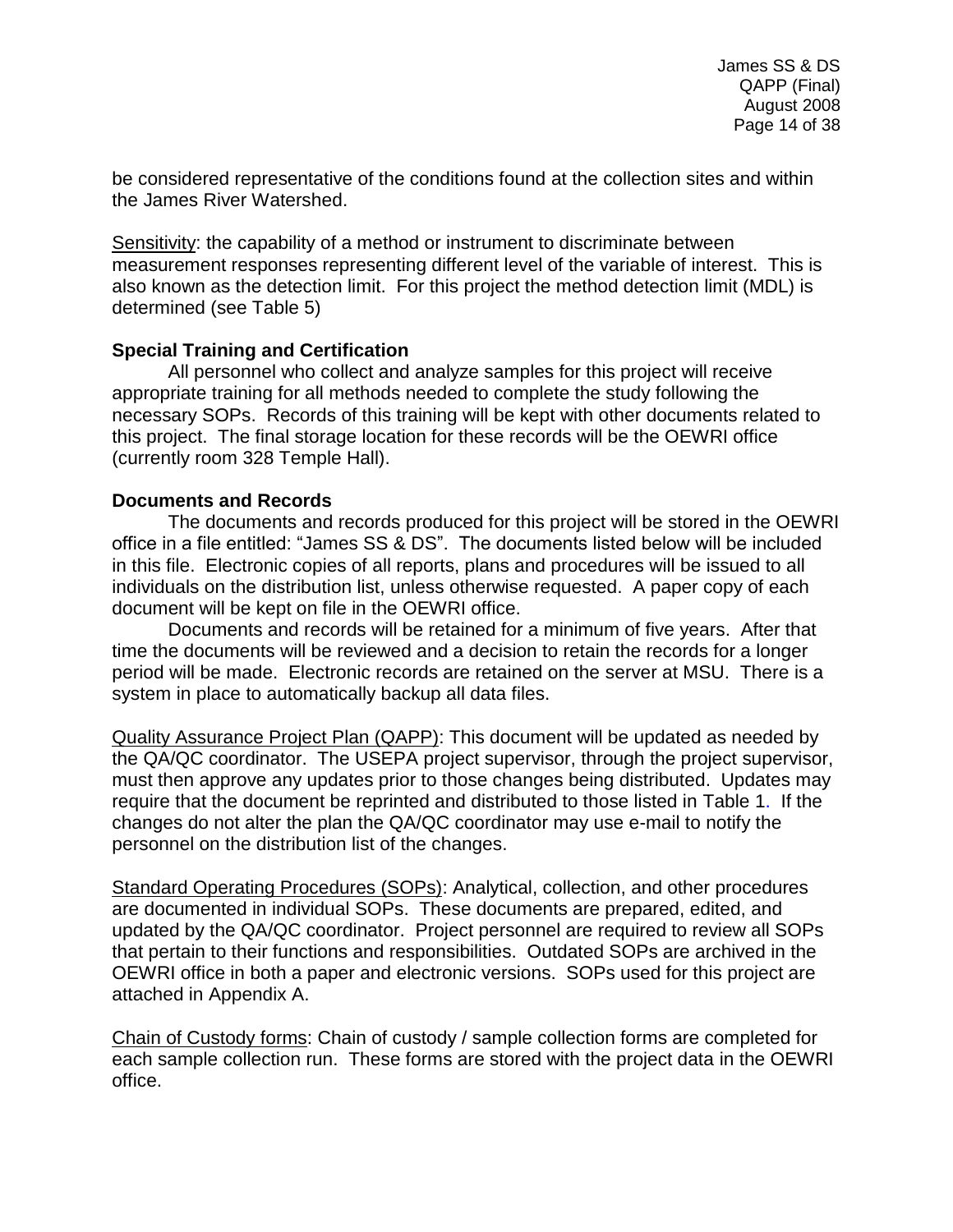Field Notebooks: Field notebooks will be completed for this project. Any data related to this project will be recorded within the book. The field personnel will keep appropriate records of field events and include such items as sites visited, time of arrival, samples collected, weather conditions, etc. The analyst should sign or initial for each date that the notebook is used. These notebooks will be archived with the project records in the OEWRI office.

Laboratory Bench sheets: These forms are generated with each analysis. They may include forms, computer printouts, or other records of analytical procedures. Sample and quality control data will be included on these forms. These are stored with the project data.

Quality Assurance documents: Any document that describes QA processes in the field or laboratory and related to this project will be stored in the OEWRI office with other records for this project. Some records are continuous, for example, instrument maintenance data, and remain with the instrument in log books that are attached to that instrument.

Final and Quarterly Progress reports: A copy of all progress, quarterly and final reports will be kept in the OEWRI office. These reports may also include presentations given at conferences; copies or the original will be stored in the OEWRI office. The USEPA project supervisor must review all reports, presentations, media releases, etc. prior to publication or distribution. These items must be sent to the project management who will forward the information to the USEPA project manager.

# <span id="page-14-0"></span>**DATA GENERATION AND ACQUISITION**

# <span id="page-14-1"></span>**Sampling Process Design**

The objective of this project is to determine the dynamics of suspended sediment and dissolved solids transport in karst-dominated Ozark Watersheds to improve water quality management in the James River and lake arm areas. The 5 sampling sites for the project were chosen based on accessibility, water volume in the channel, location in the basin, and proximity to USGS gage stations. Analtyes include total suspended solids, total dissolved solids, total nitrogen, total phosphorus, total and dissolved organic and inorganic carbon, fluoride, chloride, bromide, nitrate, nitrite, phosphate, and sulfate. Water quality parameters include pH, temperature, conductivity, dissolved oxygen, and turbidity. Data will be used to compare sites to assess the spatial variability of water quality within the watershed.

# <span id="page-14-2"></span>**Sampling Methods**

Surface water samples for total suspended solids, total dissolved solids, nutrients and anions will be collected by the depth integrated sampling technique (SOP: 1040R01 Water Sampling.doc) using a US DH-48 wading type sampler and 500 ml plastic bottles from flowing water. Cross channel sampling will occur at one site per sampling event.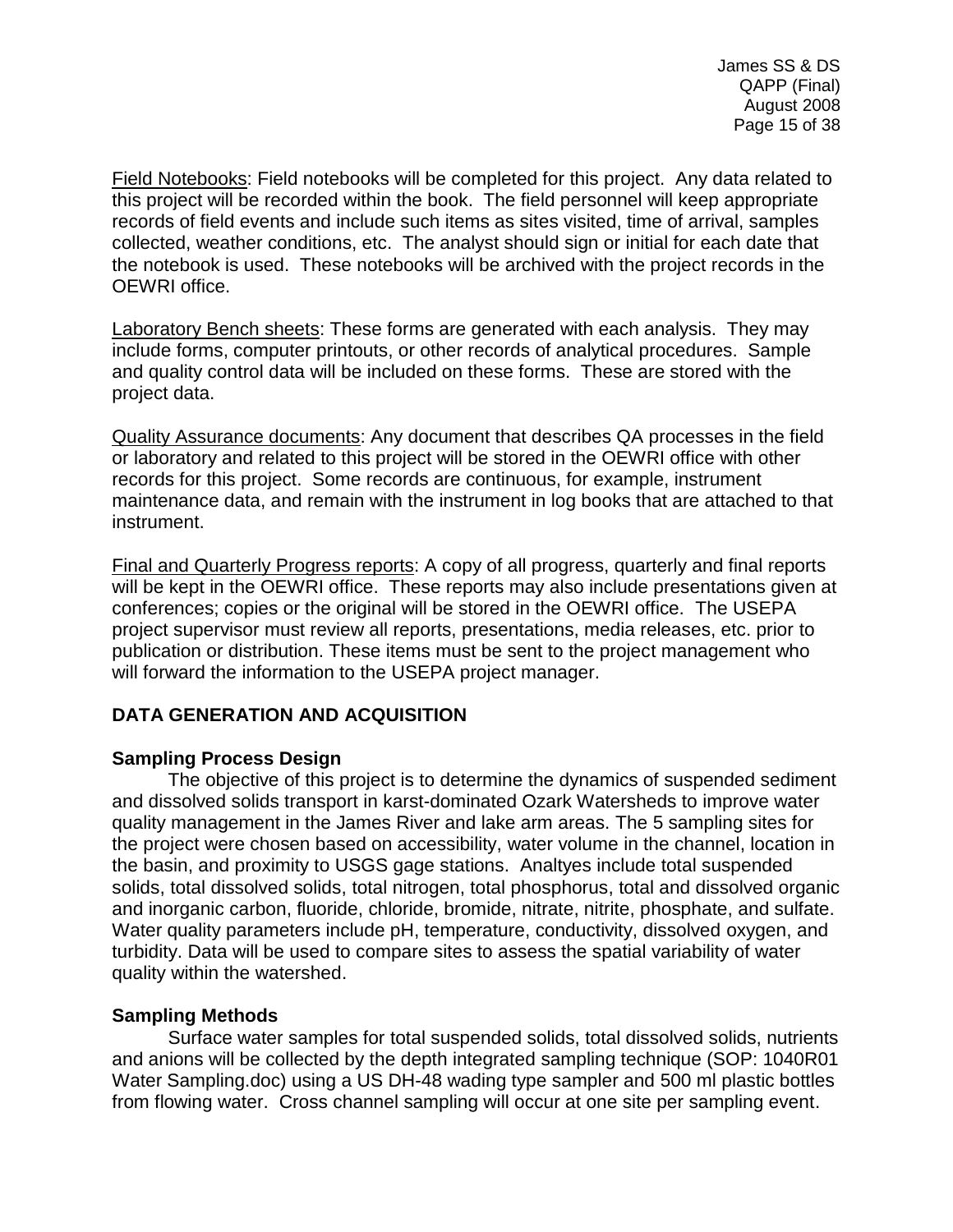One duplicate sample will be taken during each sampling event. Samples will be placed on ice during transport, transferred to the laboratory with appropriate chain of custody forms, and analyzed prior to hold times. Samples are not preserved with acid in the field. Each 500ml sample will be split to provide samples for the analysis of total suspended solids, total dissolved solids, total nitrogen, total phosphorus, total and dissolved organic and inorganic carbon, and anions of interest. Three hundred milliliters of each water sample will be filtered through a 1.5 µm nominal pore size glass microfiber filter and then filtered again through a 0.45 µm nominal pore size glass microfiber filter. The filtrate will be split into 100ml for TDS determination, 100ml for dissolved organic and inorganic carbon determination, and 100ml for anion determination and stored at 4°C. The remaining 200ml of water sample will be split to provide samples for the analysis of total nutrients and total organic and inorganic carbon. One 100ml split will be acidified within the original sample bottle and stored at 4°C for nutrient analyses. The other 100ml split will be transferred to a separate bottle and stored at 4°C for total organic and inorganic carbon analyses. Sample bottles will be cleaned and reused.

A Eureka Amphibian Manta multiprobe (SOP: 1200R02 Eureka Snapshot.doc) will be used to collect pH, temperature, conductivity, dissolved oxygen, and turbidity data in the field. One duplicate reading for each parameter will be taken at one site during each sampling event. Sites chosen for duplicate readings will vary.

All sites have a United States Geological Survey (USGS) gage already in place that provides real-time discharge data via the internet.

# <span id="page-15-0"></span>**Sample Handling and Custody**

See Table 6 for sample handling conditions for each analyte of interest for this project.

Water quality parameter data is stored on the PDA associated with the Eureka Amphibian with Manta. The data will be transferred from the PDA to the laboratory computer upon return to the laboratory. Field measurements for discharge calibration will be recorded on bench sheets provided in the SOPs associated with that determination or in the James River field notebook.

Water samples are collected in appropriate bottles for each parameter. A label will be affixed to or written on each container and will contain the following information: date and time of collection, site code, project, list of analytes, and sample collector's initials (SOP: 1040R01 Water Sampling.doc). After collection, the proper preservative is added to the bottle, the bottles are placed into a cooler containing ice, and the samples are transported to the laboratory.

A Sample Collection form will be completed for each set of samples. The chain of custody section of the sample collection form will be completed as the samples are transferred at the laboratory following the instructions outlined in the SOP (1030R01 Chain of Custody).

Sample bottles that are not used for immediate analysis will be stored in the laboratory refrigerator. Upon completion of the analyses, including review of data, the sample may be discarded. Re-analysis can occur if sample remains in the bottle and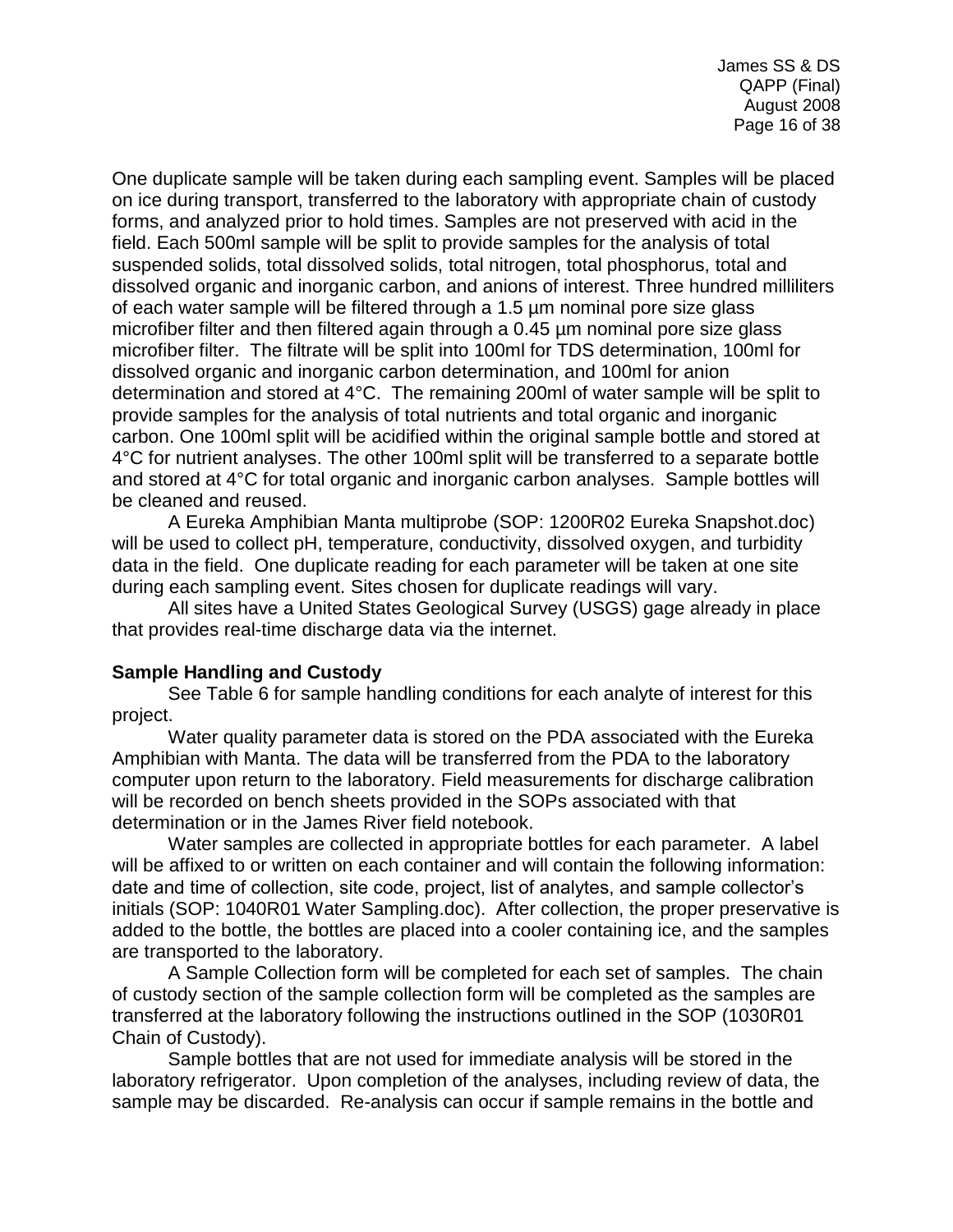the holding time has not been exceeded. At no time will a re-analysis take place on samples when the holding time has expired.

### <span id="page-16-0"></span>**Analytical Methods**

See Table 5 for a list of analytes, SOPs, and method performance criteria. Analyses are completed as soon as possible after collection and within the allowable holding times. Samples are not disposed of until after the analyses are complete and data has been reviewed. If a sample is analyzed after the holding time has expired a comment will be recorded on the data analysis bench sheet.

When problems arise with the analytical method, for example, blanks exceeding the detection limit, the procedures will be reviewed by the analyst and the QA/QC coordinator and/or the project management. Corrections will be made and samples reanalyzed if possible. The problem will be documented in the instrument log book.

# <span id="page-16-1"></span>**Quality Control**

Quality control is the overall system of technical activities that measures the attributes and performance of a process, item, or service against defined standards to verify that they meet stated requirements. Quality control activities ensure that measurement systems are maintained within prescribed limits and that results are of acceptable quality.

The quality control checks used in this project are listed in Table 5. Field and laboratory blanks and duplicates will be used as a check for precision. Matrix spikes, check standards, and calibration standards are used to measure bias and accuracy. Sensitivity is determined by analyzing equipment blanks and reagent blanks.

One field blank will be collected during each sampling event. One field duplicate will be collected for every ten samples collected. Laboratory duplicates will be analyzed at a frequency of one per 10 samples analyzed. Two laboratory spiked samples will be analyzed for every batch of samples analyzed. The laboratory blank and check standards will be analyzed after every 10 samples analyzed.

Individual SOPs specifically present all equations used to determine quality control measures for each parameter associated with this project. Relative percent difference (RPD) will be calculated for pairs of duplicate analyses to determine precision. The coefficient of variation (CV%) will be used to determine precision if triplicates are required for specific parameters. Accuracy will be determined by calculating RPD between multiple analyses of manufacturer- or laboratory-certified standards throughout each batch of samples. The effectiveness of digestion procedures will be determined by calculating percent recovery of matrix spike solutions. The Method Detection Limit (MDL) for each type of chemical analysis is calculated by multiplying 3.14 and the standard deviation of multiple analyses of the blank associated with the analysis. The "3.14" value is derived from the table of a one-sided *t* distribution when a 99% confidence level is desired.

Quality control data outside the acceptance limits or exhibiting a trend are evidence of unacceptable error in the analytical process. Corrective action will be taken as soon as possible to determine and eliminate the source of the error. The analyst is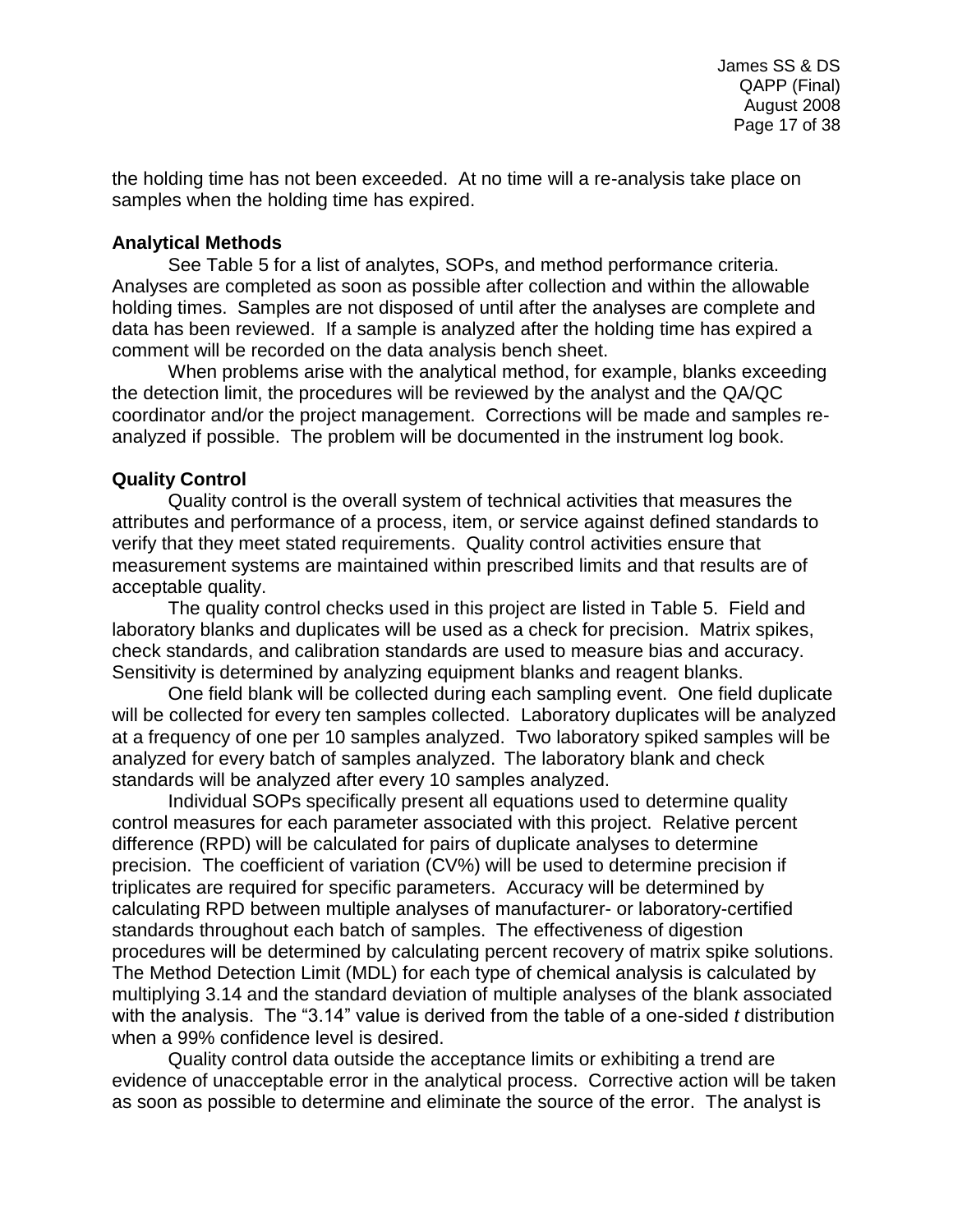responsible for understanding when the analytical process is out of control. See Table 7 for error types and corrective action measures. All corrective actions taken will be recorded in the instrument log book to be used as a reference to avoid repeating the same error.

If a sample batch is reanalyzed because a QC sample was out of control, the second set of results will be reported if all QC are within established limits for the project. However, a comment will be written on the data sheet that the data is a reanalysis and the reason for the reanalysis will be recorded. The initial analysis data sheet will be retained for the QC file associated with the project. All QC data, in and out of control, will be recorded on the control charts.

#### <span id="page-17-0"></span>**Instrument and Equipment Testing, Inspection, and Maintenance**

Field and laboratory equipment and instruments will be maintained to prevent down time and missed sample data. See Table 8 for a list of instrumentation and equipment and the approximate schedule for preventive maintenance. Preventive maintenance procedures are also listed in the SOPs. Preventive maintenance activities will be recorded in the log book associated with the instrument. After a corrective activity has been completed, the instrument will be tested to ensure that it functions appropriately for the analysis in question.

For routine maintenance procedures an adequate supply of spare parts will be kept on hand. When parts are used up, new ones will be purchased before they are needed. If there is a major instrument break down the manufacturer may be contacted to perform a service call for repairs.

#### <span id="page-17-1"></span>**Instrument and Equipment Calibration and Frequency**

Laboratory and field analytical instrumentation require calibration to ensure quality data. Calibration procedures follow the instrument manufacturer's recommendations.

Initial calibrations of field and laboratory instruments will be performed before each batch of samples. If linear regression is used to fit the calibration curve, then the minimum correlation coefficient value should be 0.995. To determine if calibration points are acceptable, compare each point to the curve and recalculate. An acceptable point will result in a calculated value of the expected value  $\pm$  10% (Standard Methods, 2005). Initial calibrations are recorded by the technician and included within the data set that is reviewed by the QA/QC coordinator.

Calibration verification will be done by analyzing a calibration standard periodically to ensure that the instrument performance has not changed. Analysis of the verification (check) standard will be after every 10 samples during the analytical run. A verification (check) standard will be acceptable if its value is within ±10% of the expected value. Instrument performance checks are recorded by the technician and included within the data set that is reviewed by the QA/QC coordinator.

See Table 9 for a list of instruments that require calibration. The type of calibration is listed in the table and a detailed description of the calibration procedure is included in the respective SOPs for the analyte of interest.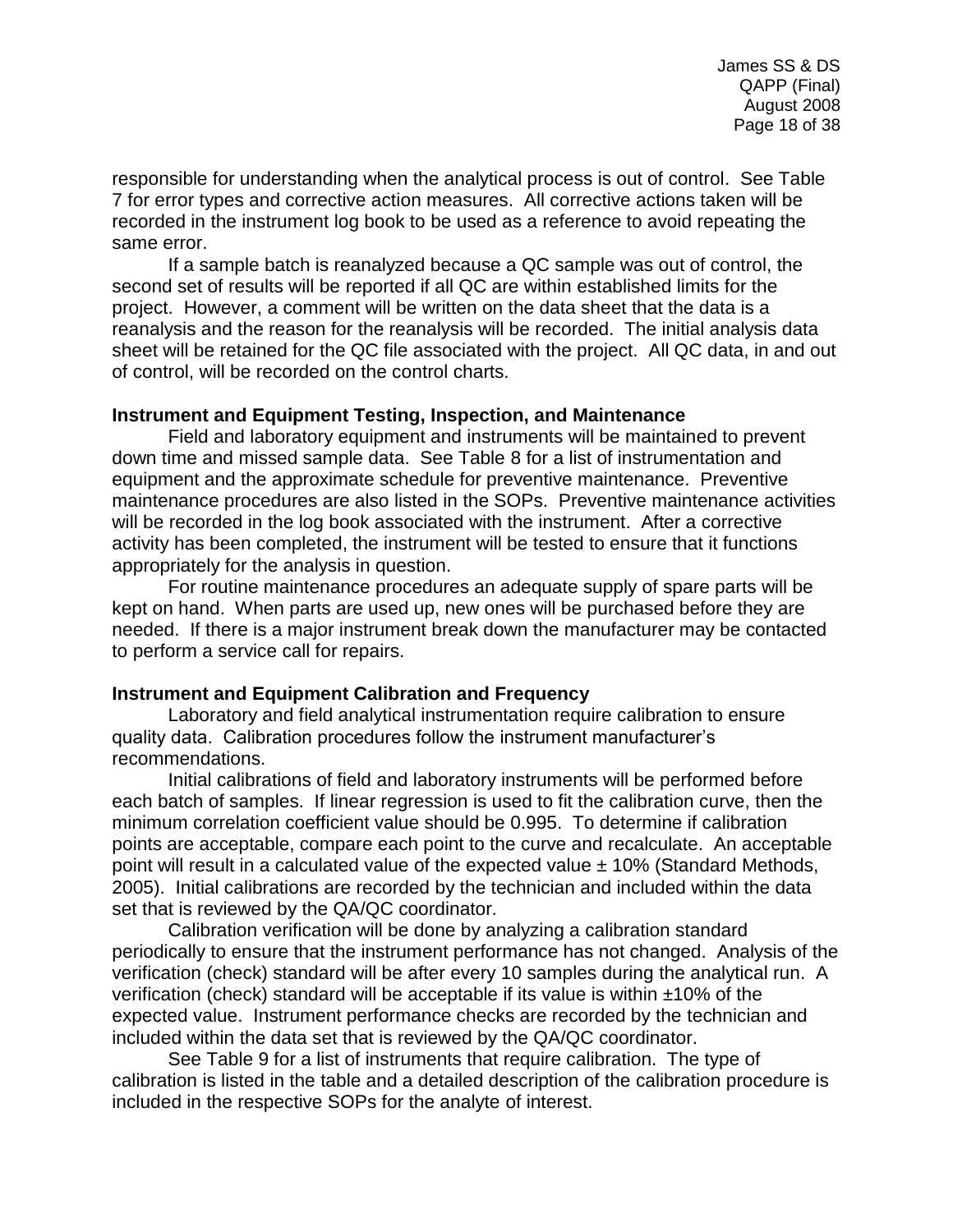### <span id="page-18-0"></span>**Inspection and Acceptance of Supplies and Consumables**

Adequate quantities of supplies and consumables are inventoried for this project. When the number of items needed begins to run low, replacements are ordered from the vendor. Chemicals are ordered as needed for laboratory analyses. Reference standards for calibrating instruments are received with "certificates of analysis" documents from the supplier. The QA/QC coordinator will receive and inspect supplies and consumables upon delivery and return them if they do not met specifications.

Sample bottles used to collect samples and individual parameter bottles used to store splits of samples will be reused throughout the sampling period. The sample bottles will be emptied, rinsed with tap water, washed with a 2% solution of Citranox, rinsed with deionized water (DI), soaked in 10% hydrochloric acid overnight and rinsed with DI water again. The bottles are allowed to drain dry and then are stored in sealed plastic bags until use. Bottles will routinely be filled with DI water and analyzed for TP and TN residues using the nutrient analysis procedures (SOPs: 3010R01 Total P.doc and 3020R01 Total N.doc). The hydrochloric acid solution will be tested by the cleanliness of the bottles. If the bottles show no TP or TN residual, then the acid solution will be considered "clean" enough for this procedure. The solution will not be reused beyond two months after its preparation.

Analysts will employ good laboratory practices and observe all processes for changes that may be caused by a new batch of supply items. If a process does appear to be affected by a supply item, a corrective action response will be initiated. This may require discontinuing the use of that item and ordering replacement items.

#### <span id="page-18-1"></span>**Non-direct Measurements**

Non-direct discharge measurements are required for this project. Those measurements will be taken from the USGS website for each site. Project assistants may want to obtain weather data from the National Weather Service to check rain totals as well.

# <span id="page-18-2"></span>**Data Management**

Data are generated in many steps from sample collection to laboratory analyses, calculations and observations. All data are recorded on laboratory bench sheets, field notebooks, in instrument data loggers or on instrument software. The following are the procedures that will be followed for managing data for each type of data collection.

Field notebooks: The field notebook will be similar to item number 8152-55 manufactured by Sokkia and will be titled "James SS & DS". This book has water resistant surfaced pages. Notes are written in indelible ink. Personnel will record all field observations in this book at the time of their visit. The date, time, sites visited, samples taken, other personnel present, weather conditions, and other information deemed necessary and appropriate will be recorded. The analyst should initial or sign each page. The notebook will be dedicated to this project. When the book is filled or the project completed, the notebook will be stored in the OEWRI office.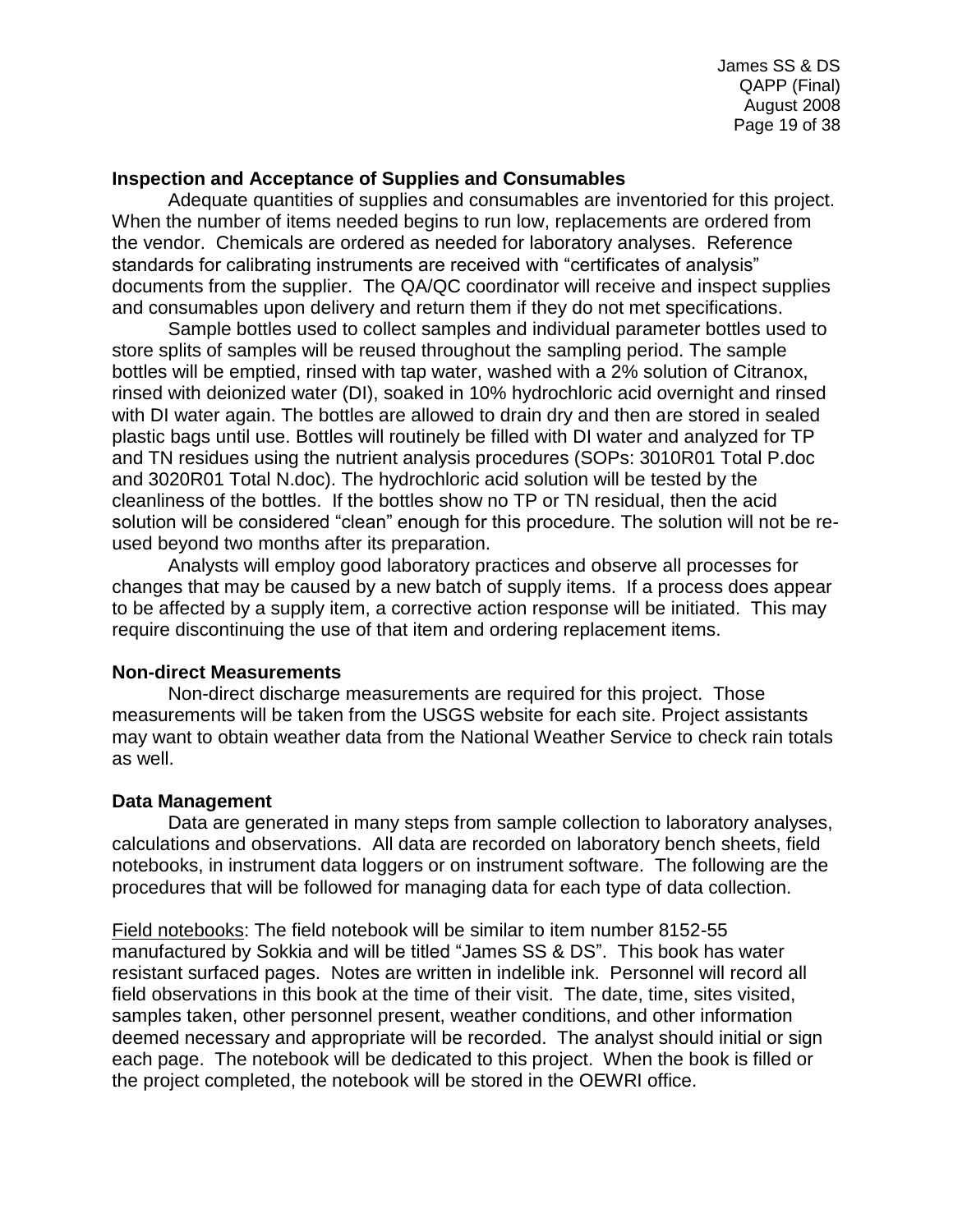Laboratory bench sheets: Bench sheets will be completed for every analysis. Methods that require bench sheets have the sheets available as attachments within the SOP. The analyst should record all information on the forms using indelible ink. QC calculations, for example, spike percent recovery, will be recorded on the form in the "Comments" section of the bench sheet. Errors are crossed out with a single line, the correct entry is made and the analyst initials the correction. Completed data are transcribed into an Excel spreadsheet for further use. Completed bench sheets are stored with the project file in the OEWRI office.

Field Instrumentation: Data internally stored in the PDA associated with the Eureka Amphibian with Manta will be downloaded to the laboratory computer file titled "James SS & DS". Raw instrument data will be stored in the Eureka Multiprobe Manager folder of the QC coordinator's computer as well. The raw data will be transferred to an Excel file for processing and review. A second copy of all processed data will be stored on the James SS & DS NPS removable drive. All data printouts will be stored in the project file in the OEWRI office.

Laboratory Instrumentation: Data internally stored on a computer associated with a laboratory instrument will be saved to the file titled "James SS & DS". Raw instrument data will be stored in a James SS & DS folder of the QC coordinator's computer as well. The raw data will be transferred to an Excel file for processing and review. A second copy of all processed data will be stored on the James SS & DS NPS removable drive. All data printouts will be stored in the project file in the OEWRI office.

Data records will be stored for a minimum of five years after the completion of the project. After five years the data will be reviewed to determine if any part of the data may be discarded. The decision to retain archived data will be made by the OEWRI director and QA/QC coordinator.

# <span id="page-19-0"></span>**ASSESSMENT AND OVERSIGHT**

# <span id="page-19-1"></span>**Assessments and Response Actions**

The Project's activities will be assessed to identify and correct any potential or existing problems before the data is affected. A readiness review will be conducted prior to starting the project. Proficiency test samples will be procured for assessing analytical skill. A surveillance assessment will be conducted throughout the project. Each of these assessments is discussed below. Handling of the results for these assessments is discussed in the next section.

Readiness Review: Prior to the initiation of sampling, the QC Coordinator will review with the project Graduate Assistants all aspects of sampling and analyses. Items that will be covered in this assessment are; location and preparation of sample bottles, use of chain of custody forms, analytical processes including necessary quality control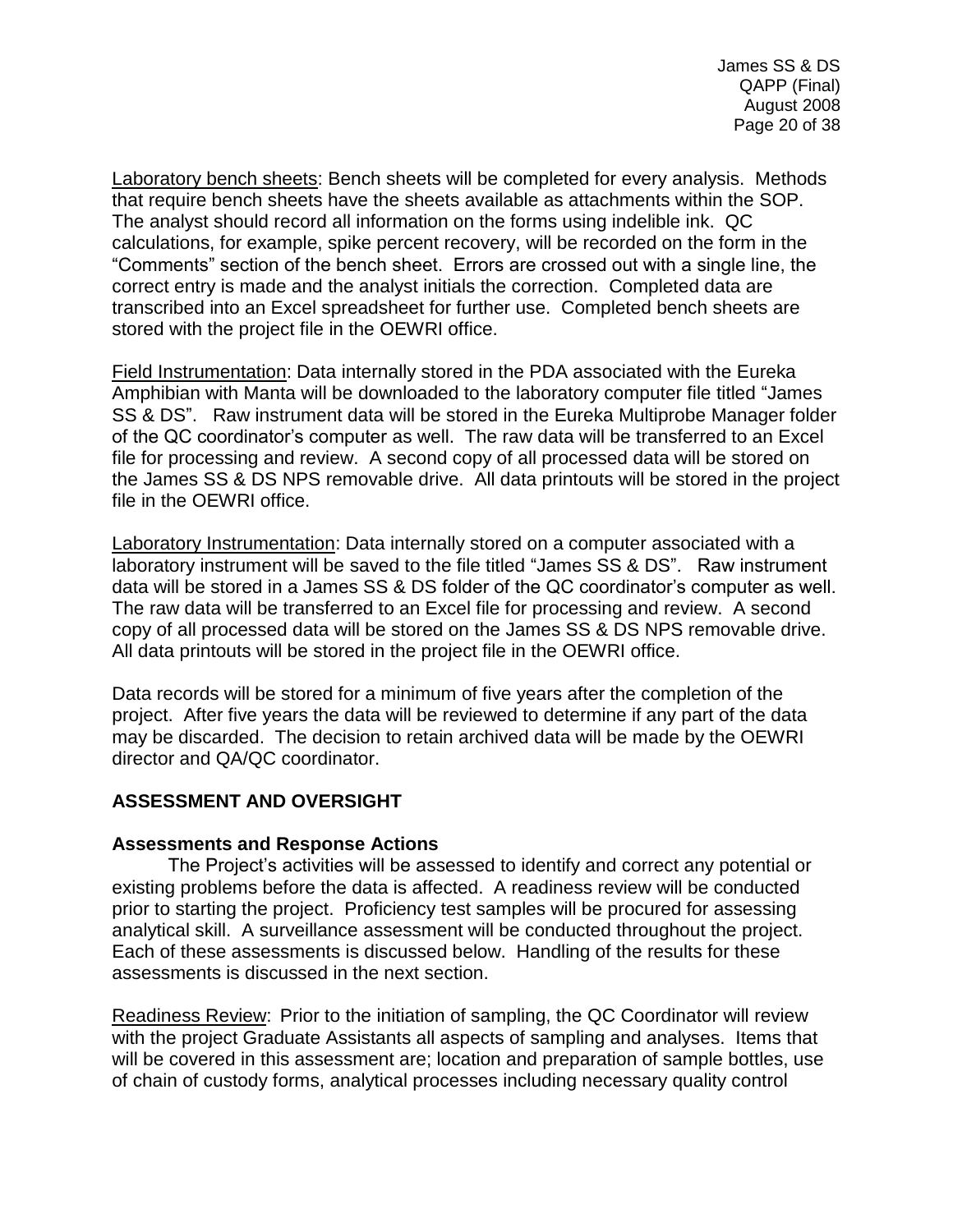analyses, sample site locations including site codes, the use of field instrumentation and sampling devices, and how to transfer data after it is generated.

Proficiency Testing: A sample with a known-concentration of analyte will be purchased from an appropriate vendor such as those referenced in appropriate SOPs. The sample will be assigned to the analyst without informing the analyst of the sample's source. The sample will be treated the same as other samples. The results will be submitted to the supplier for evaluation, or if the QA/QC coordinator knows the correct concentration, the analyst's results can be "graded" upon completion.

Surveillance Assessment: Surveillance is the observation of ongoing work to document conformance with specified requirements and/or procedures, such as those given in the QAPP or in SOPs. These observations will be continuous throughout the project and will be conducted by the QA/QC coordinator and the co-principal investigators. Any deficiencies or problems detected will be addressed as soon as possible. Surveillance and review will continue to ensure that corrections have been implemented for all future uses. Documentation may include hand written notes, copies of e-mail, or other forms that will be stored in the project file. These documents may be useful for future projects.

# <span id="page-20-0"></span>**Reports to Management**

A monitoring technical report containing statistical evaluations of all water quality and discharge data collected in the study will be prepared at the end of the sampling period. This report will include objectives, methodology, results, interpretations, tables, graphs, pictures and maps. A final report will be developed by the project manager and submitted by the principal investigator. Brief summary reports of the assessment findings, discussed above, will be prepared by the QC coordinator. These may be issued as e-mail messages or as a Word or Excel file in an e-mail attachment. Copies of all reports will be stored in the project file in the OEWRI office. Project management will forward information to outside agencies including USEPA oversight personnel associated with this project.

# <span id="page-20-1"></span>**DATA VALIDATION AND USABILITY**

# <span id="page-20-2"></span>**Data Review, Verification and Validation**

These procedures are summarized as follows: data are reviewed for completeness and correct calculations, data are verified against quality control parameters, and data are validated against project goals and objectives.

Data Review: Sample collection forms, field instrument data printouts, laboratory bench sheets, and other sources of project data will be reviewed for transcription, calculation, reduction, and transformation errors. Data review is also a completeness check to determine if there are any deficiencies such as missing or lost data. Errors will be corrected when found. Missing data will be noted in the project narrative of the final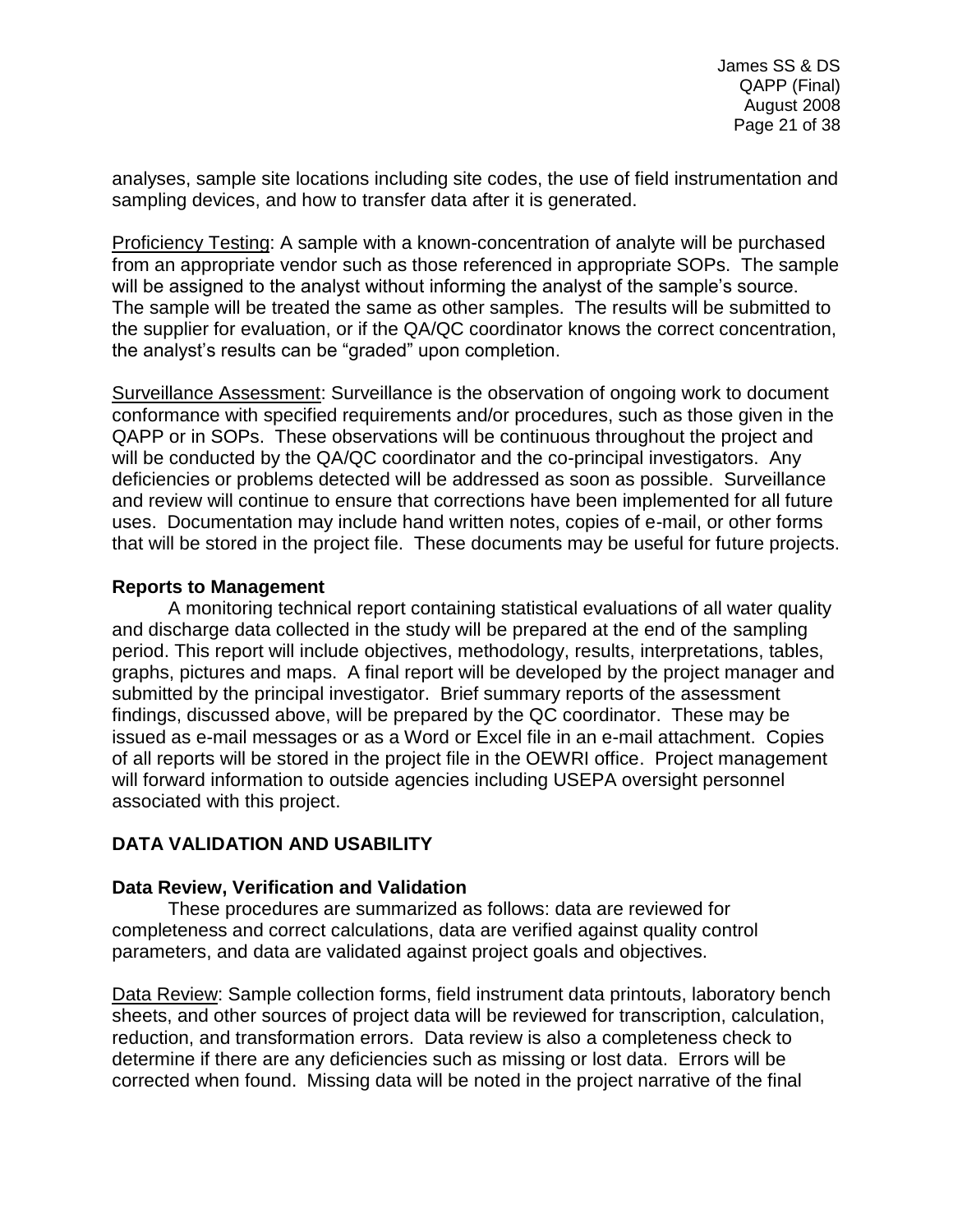report. The project analysts, OEWRI QC coordinator, and project management will review all data.

Data Verification: Data verification is the evaluation of the data collected for the project compared to the requirements outlined in this QAPP, the original project agreement, and SOPs. Analytical data are compared to required levels of precision and accuracy as outline in the analyte's SOP. If the levels are not met, then a cause for the discrepancy will be determined. The result of this determination will be whether the data may be used with qualifications or not used. After the verification process it may be possible to recollect or reanalyze. The analyst, QC coordinator, project management, and principal investigators are all responsible for data verification during the project.

Data Validation: One goal of data validation is to evaluate whether the data quality goals established during the planning phase have been achieved. Using the reviewed and verified data, the validation process compares the results with the objectives of the project stated in the Problem Definition and Background section.

#### <span id="page-21-0"></span>**Verification and Validation Methods**

The verification method includes checking all bench sheets, data forms, and records for complete and accurate transcription of data, correct calculations, and appropriate comparison of quality control data to established limits. The reviewer will indicate on any form verified that this process has occurred. Any deviations from expected values will be noted on the report forms. Corrections can be made by crossing out the incorrect value with a single line, writing in the correct value, and initialing the correction.

The validation method involves reviewing the data and reports and comparing that information to what was expected as outlined in this document. Deviations from what is required will be noted and a comment will be added to the final report indicating whether, or how, the deficiency will affect the final interpretations.

# <span id="page-21-1"></span>**Reconciliation with User Requirements**

The goal of this project is to determine the dynamics of suspended sediment and dissolved solids transport in karst-dominated Ozark Watersheds to improve water quality management in the James River and lake arm areas by conducting a comprehensive water quality monitoring study. These goals will be met by processing data generated by following the procedures outlined in this QAPP and specifically stated in associated SOPs. The final report will include descriptions of water quality results found at each site and spatial and temporal trends will be identified where seen. Recommendations will be made for future studies based on pollutant concentrations and trends.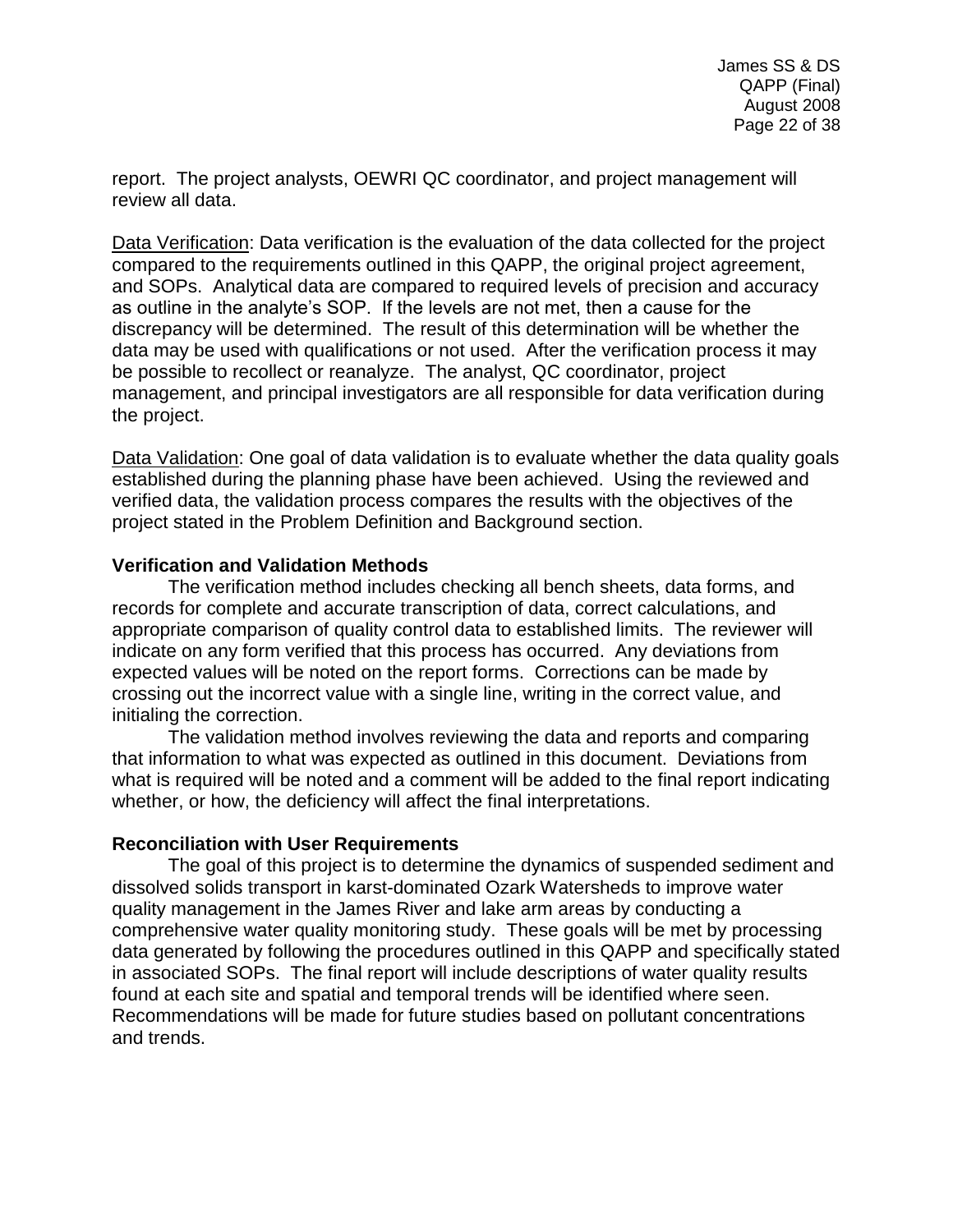### **Literature Cited**

Crawford, C.G., 1996. Estimating Mean Constituent Loads in Rivers by the Rating-Curve and Flow-Duration, Rating-Curve Methods. PhD dissertation, University of Bloomington, Bloomington, Indiana.

U.S. Geological Survey, Water-Resources Investigations Report 00-4191, 2000.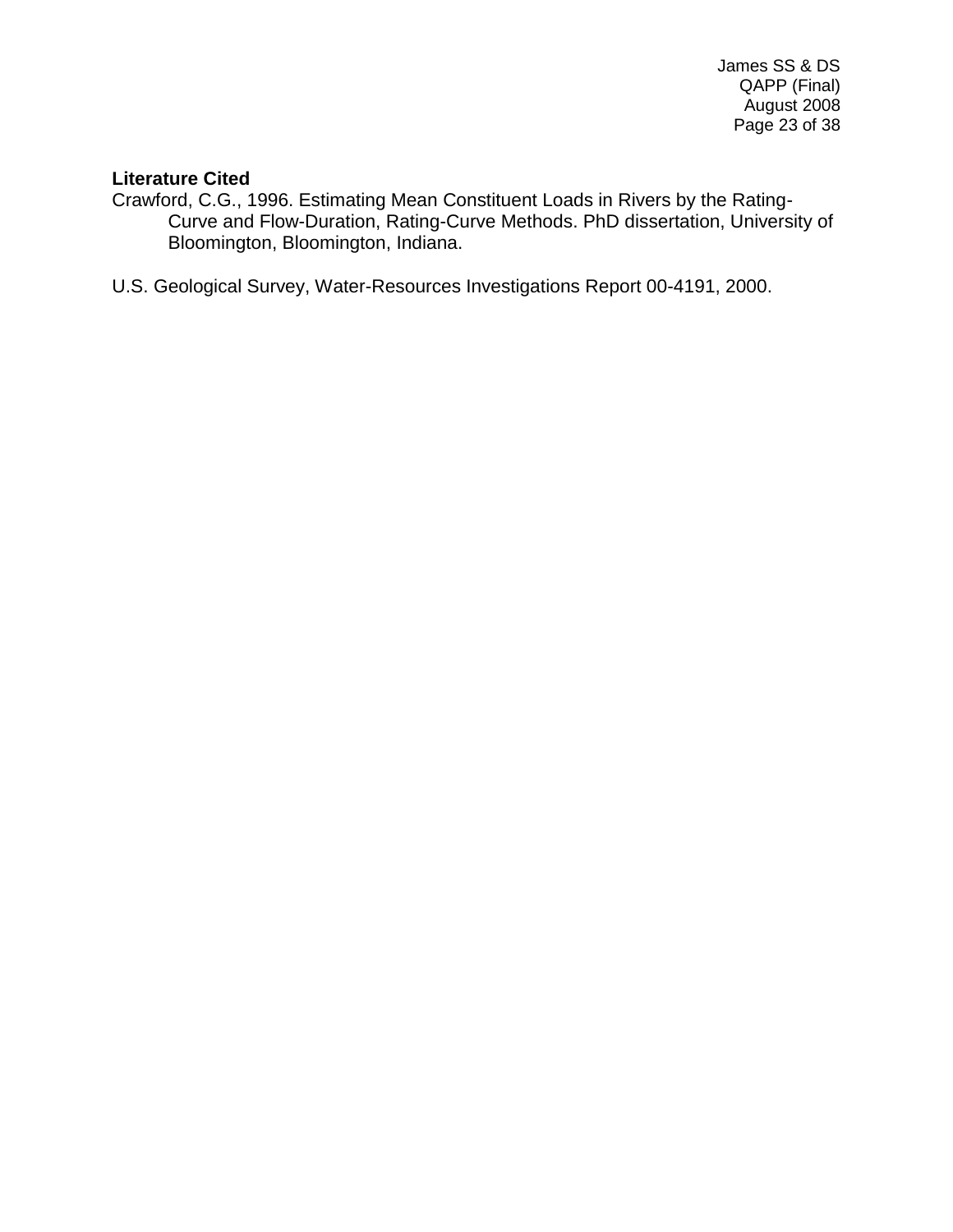# **TABLES Table 1. Personnel, Responsibilities and QAPP Receipt.**

<span id="page-23-1"></span><span id="page-23-0"></span>

| <b>Name and Title</b>                                                                | Organization                                                      | <b>Responsibilities</b>                                                                         | <b>Contact Information</b>                     | QAPP<br>Receipt/<br><b>Control</b><br>number |
|--------------------------------------------------------------------------------------|-------------------------------------------------------------------|-------------------------------------------------------------------------------------------------|------------------------------------------------|----------------------------------------------|
| Dr. Robert T. Pavlowsky<br>Director, Principal<br>Investigator                       | Missouri State<br>University, OEWRI                               | Overall supervision and QA of<br>entire project. Review data.<br>Assign tasks. Procure funding. | 417-836-8473<br>BobPavlowsky@MissouriState.edu |                                              |
| Heather Hoggard<br><b>OEWRI Laboratory</b><br>Director/<br><b>Project Supervisor</b> | <b>OEWRI</b>                                                      | Project coordination and<br>QA/QC coordination for field<br>and laboratory procedures.          | 417-836-3198<br>hhoggard@MissouriState.edu     | 2                                            |
| Marc Owen<br><b>Research Specialist II</b>                                           | <b>OEWRI</b>                                                      | GIS Support.                                                                                    | 417-836-3197<br>MOwen@MissouriState.edu        | 3                                            |
| <b>Derek Martin</b><br><b>Research Specialist</b><br><b>GIS Manager</b>              | <b>OEWRI</b>                                                      | Mapping.                                                                                        | 417-836-3015<br>DJMartin@MissouriState.edu     | $\overline{4}$                               |
| Dr. Richard Biagioni, MSU<br>Faculty                                                 | <b>MSU Chemistry</b>                                              | Supervise chemistry analyses.                                                                   | 417-836-4649<br>RNBiagioni@MissouriState.edu   | 5                                            |
| Regina Kidwell, USEPA<br>Region 7 Administration,<br>KC                              | <b>United Stated</b><br>Environmental<br><b>Protection Agency</b> | <b>USEPA Oversight, KC</b>                                                                      | 913-551-7788<br>kidwell.regina@epa.gov         | 6                                            |
| Jaci Ferguson, USEPA<br>Region 7 Administration,<br>Springfield                      | <b>United States</b><br>Environmental<br><b>Protection Agency</b> | <b>USEPA Oversight, Springfield</b>                                                             | 417-575-8028<br>ferguson.jaci@epa.gov          | $\overline{7}$                               |
| Diane Harris, USEPA QA<br>Manager                                                    | <b>United States</b><br>Environmental<br><b>Protection Agency</b> | <b>USEPA QA Oversight</b>                                                                       | 913-551-7258<br>harris.dianee@epa.gov          | 8                                            |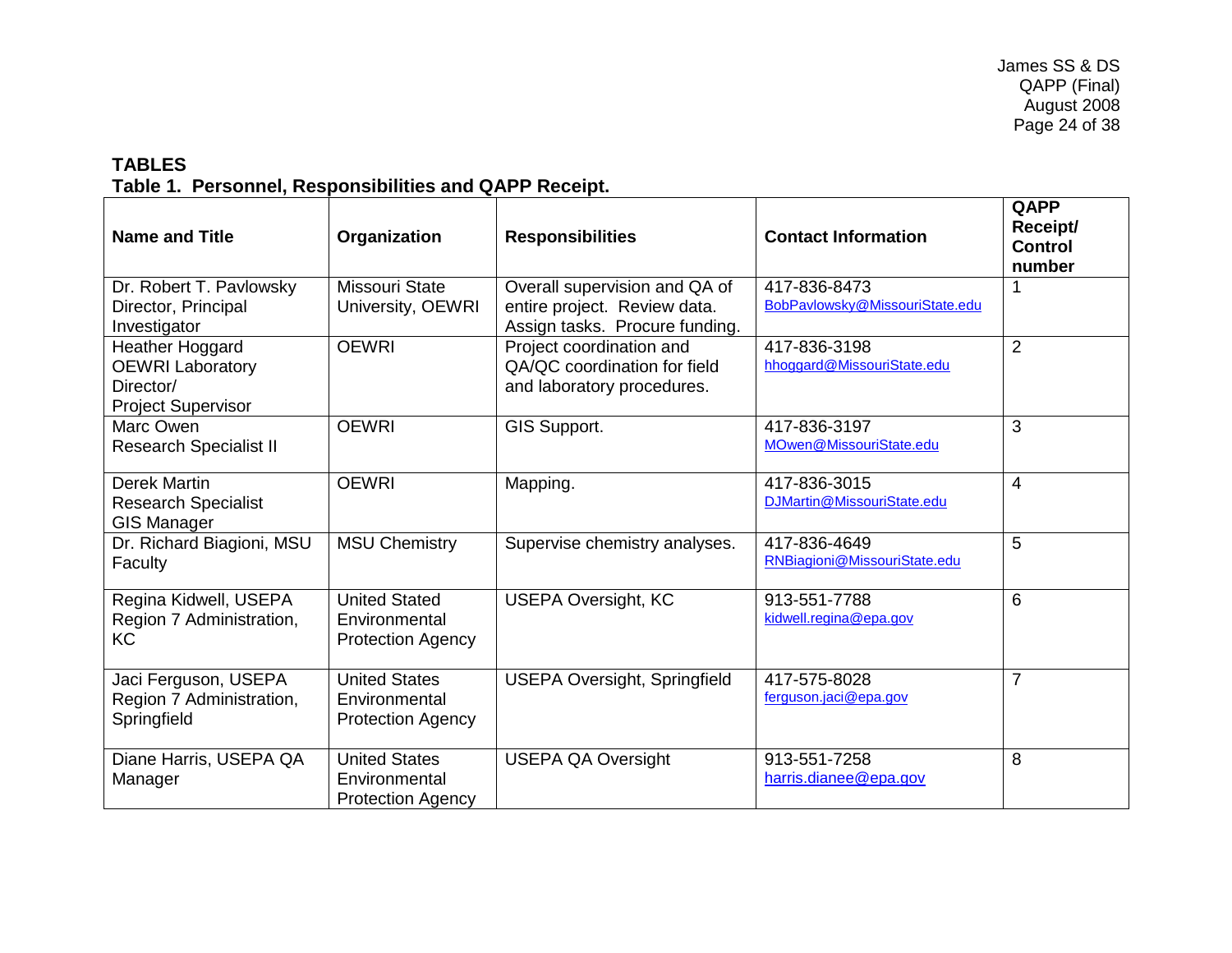| <b>Name and Title</b>                       | Organization | <b>Responsibilities</b>                                        | <b>Contact Information</b>                | QAPP<br>Receipt/<br><b>Control</b><br>number |
|---------------------------------------------|--------------|----------------------------------------------------------------|-------------------------------------------|----------------------------------------------|
| Erin Hutchison<br><b>Graduate Assistant</b> | <b>MSU</b>   | Collect and analyze samples,<br>record maintenance, reporting. | 417-836-8705<br>Erin683@MissouriState.edu | 9                                            |

# **Table 2. Project Schedule Time Line.**

<span id="page-24-0"></span>

| Activity                                                                  | Date (MM/DD/YYYY)             |                                       |                             | Deliverable<br>Due Date |  |
|---------------------------------------------------------------------------|-------------------------------|---------------------------------------|-----------------------------|-------------------------|--|
|                                                                           | <b>Anticipated Start Date</b> | Anticipated<br><b>Completion Date</b> | Deliverable                 |                         |  |
| Select sampling sites                                                     | 06/01/2008                    | 06/13/2008                            | Approved sample site<br>map | 06/15/2008              |  |
| Sample Collection and<br><b>Laboratory Analysis</b><br>Training           | 06/13/2008                    | 08/31/2008                            | Memo                        | 08/31/2008              |  |
| <b>Bi-Monthly Water</b><br><b>Chemistry Sampling</b><br>and Storm Chasing | 09/30/2008                    | 10/31/2009                            | Memo                        | 10/31/2009              |  |
| Data Processing                                                           | 09/30/2008                    | 10/31/2009                            | Memo                        | 10/31/2009              |  |
| Final<br>Report/Publication                                               | 10/31/2009                    | 01/31/2010                            | Report                      | 02/1/2010               |  |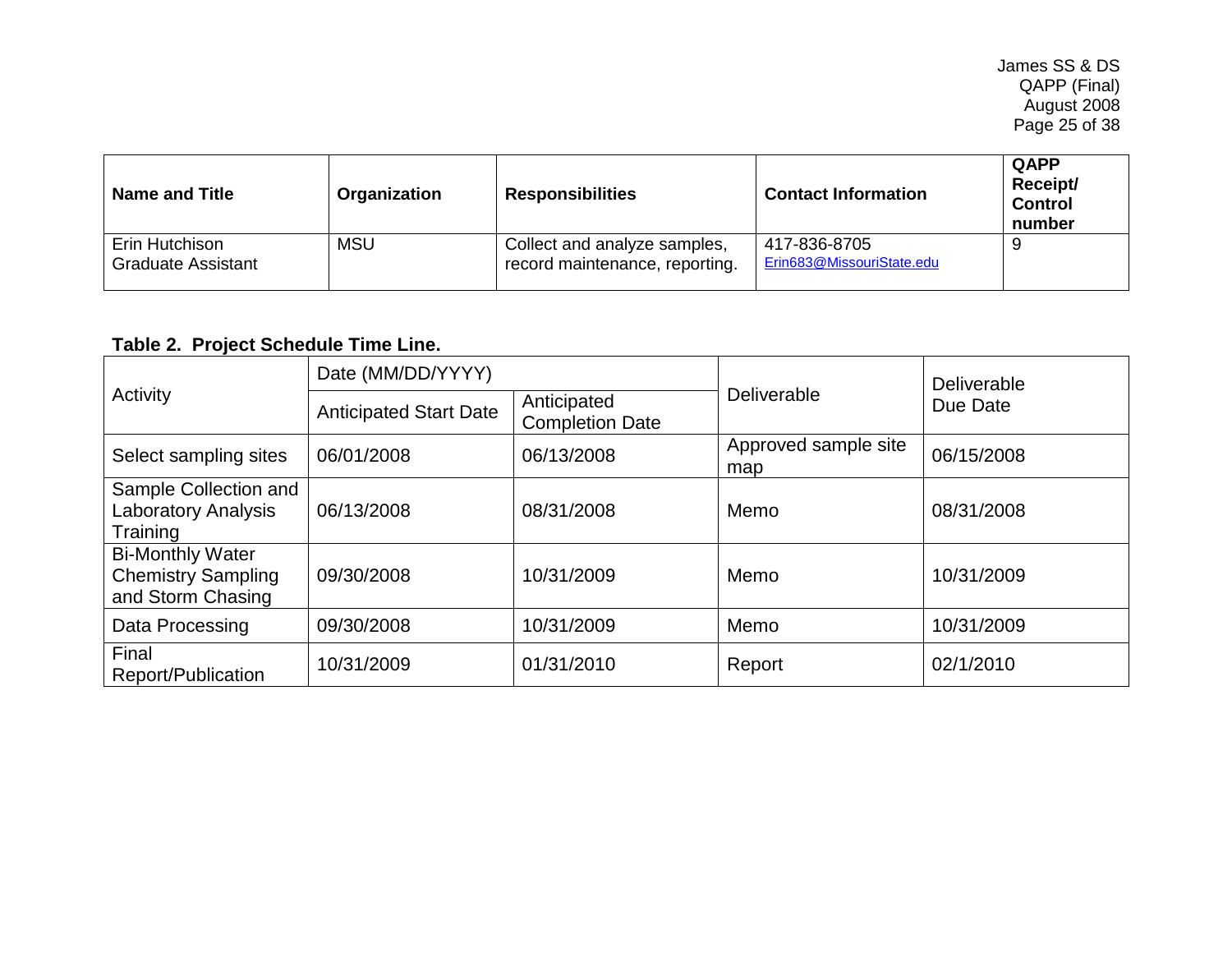| <b>Site</b><br>ID | Location                                  | <b>UTM Northing</b> | <b>UTM Easting</b> | Drainage<br>Area<br>(km2) | $\%$<br>High<br>Den<br>Urban | %<br>Low<br>Den<br>Urban | $\%$<br>Barren | $\%$<br>Crops | $\%$<br>Grass | $\%$<br>Forest | %<br>Water |
|-------------------|-------------------------------------------|---------------------|--------------------|---------------------------|------------------------------|--------------------------|----------------|---------------|---------------|----------------|------------|
| J-K               | James River<br>at Kinser<br><b>Bridge</b> | 4,111,529.732       | 481,982.022        | 637                       | 1.9                          | 2.8                      | 1.1            | 7             | 51.8          | 34.7           | 0.7        |
| W                 | <b>Wilson Creek</b><br>at Scenic Ave      | 4,115,662.167       | 470,591.075        | 46.1                      | 40.4                         | 46.8                     | $\Omega$       | 0.3           | 8.1           | 4.2            | 0.2        |
| J-SR              | James River<br>at Shelvin<br>Rock         | 4,095,680.404       | 467,576.888        | 1,197                     | $\overline{7}$               | 10.1                     | 1              | 5             | 50.6          | 25.5           | 0.8        |
| F                 | Finley River at<br>Seneca Bridge          | 4,092,114.741       | 470,810.641        | 676                       | 1.9                          | 2.8                      | 1.1            | 2.6           | 60.7          | 30.5           | 0.6        |
| P                 | Pearson<br>Creek at FR<br>148             | 4,114,633.632       | 482,384.734        | 54.4                      | 53.4                         | 4.7                      | 12.4           | 0.6           | 5.5           | 61.2           | 15.2       |

# **Table 3. Sample Site Summary**

<span id="page-25-0"></span>Coordinate system = UTM NAD83 Zone 15

# **Table 4. Sampling Techniques**

<span id="page-25-1"></span>

| <b>Sampling Device or</b><br><b>Procedure</b> | <b>Collected By</b>      | <b>Sites</b>     | Location | <b>Number</b><br>collected                                                  | <b>Analytes</b>                                    |
|-----------------------------------------------|--------------------------|------------------|----------|-----------------------------------------------------------------------------|----------------------------------------------------|
| Depth-integrated Sample                       | <b>Project Assistant</b> | <b>All Sites</b> | Stream   | $Fixed-Interval =$<br>2 per month<br>Storm-chasing $=$<br>up to 4 per month | <b>Total Suspended Solids</b>                      |
| Depth-integrated Sample                       | <b>Project Assistant</b> | <b>All Sites</b> | Stream   | $Fixed-Interval =$<br>2 per month<br>Storm-chasing $=$<br>up to 4 per month | <b>Total Dissolved Solids</b>                      |
| Depth-integrated Sample                       | <b>Project Assistant</b> | <b>All Sites</b> | Stream   | $Fixed-Interval =$<br>2 per month<br>Storm-chasing $=$<br>up to 4 per month | Nutrients (total<br>phosphorus, total<br>nitrogen) |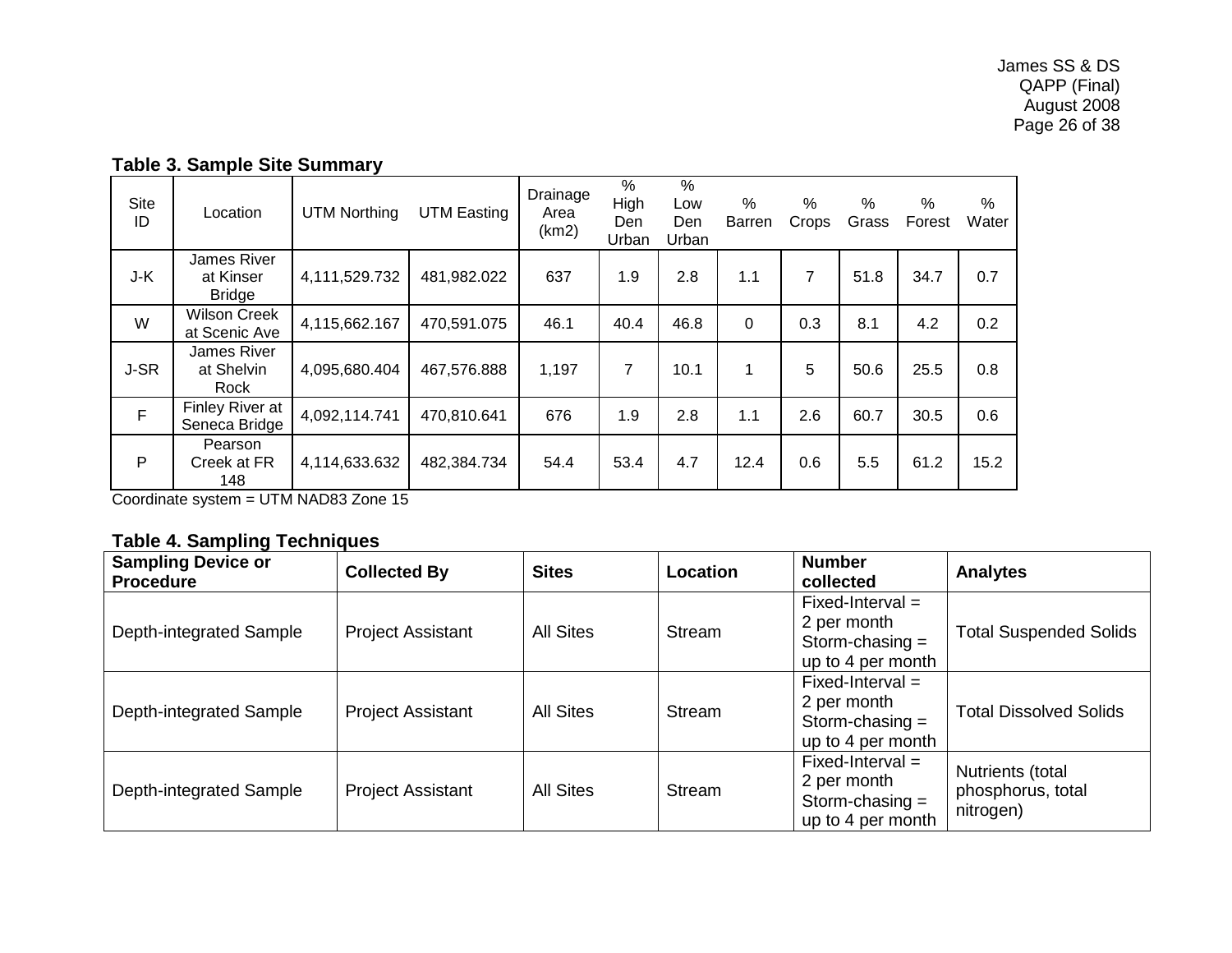| Depth-integrated Sample | <b>Project Assistant</b> | <b>All Sites</b> | <b>Stream</b>                                | $Fixed-Interval =$<br>2 per month<br>Storm-chasing $=$<br>up to 4 per month | <b>Total and Dissolved</b><br>Organic and Inorganic<br>Carbon                           |
|-------------------------|--------------------------|------------------|----------------------------------------------|-----------------------------------------------------------------------------|-----------------------------------------------------------------------------------------|
| Depth-integrated Sample | <b>Project Assistant</b> | <b>All Sites</b> | <b>Stream</b>                                | $Fixed-Interval =$<br>2 per month<br>Storm-chasing $=$<br>up to 4 per month | Anions (fluoride,<br>chloride, bromide,<br>nitrate, nitrite,<br>phosphate, and sulfate) |
| In situ, multi-probe    | <b>Project Assistant</b> | <b>All Sites</b> | Stream                                       | $Fixed-Interval =$<br>2 per month<br>Storm-chasing $=$<br>up to 4 per month | Temperature                                                                             |
| In situ, multi-probe    | <b>Project Assistant</b> | <b>All Sites</b> | <b>Stream</b>                                | $Fixed-Interval =$<br>2 per month<br>Storm-chasing $=$<br>up to 4 per month | pH                                                                                      |
| In situ, multi-probe    | <b>Project Assistant</b> | <b>All Sites</b> | <b>Stream</b>                                | $Fixed-Interval =$<br>2 per month<br>Storm-chasing $=$<br>up to 4 per month | <b>Specific Conductivity</b>                                                            |
| In situ, multi-probe    | <b>Project Assistant</b> | <b>All Sites</b> | <b>Stream</b>                                | $Fixed-Interval =$<br>2 per month<br>Storm-chasing $=$<br>up to 4 per month | Dissolved Oxygen                                                                        |
| In situ, multi-probe    | <b>Project Assistant</b> | <b>All Sites</b> | <b>Stream</b>                                | $Fixed-Interval =$<br>2 per month<br>Storm-chasing $=$<br>up to 4 per month | Turbidity                                                                               |
| Internet, database      | <b>Project Assistant</b> | <b>All Sites</b> | http://waterdata<br>.usgs.gov/mo/n<br>wis/sw | $Fixed-Interval =$<br>2 per month<br>Storm-chasing $=$<br>up to 4 per month | Discharge                                                                               |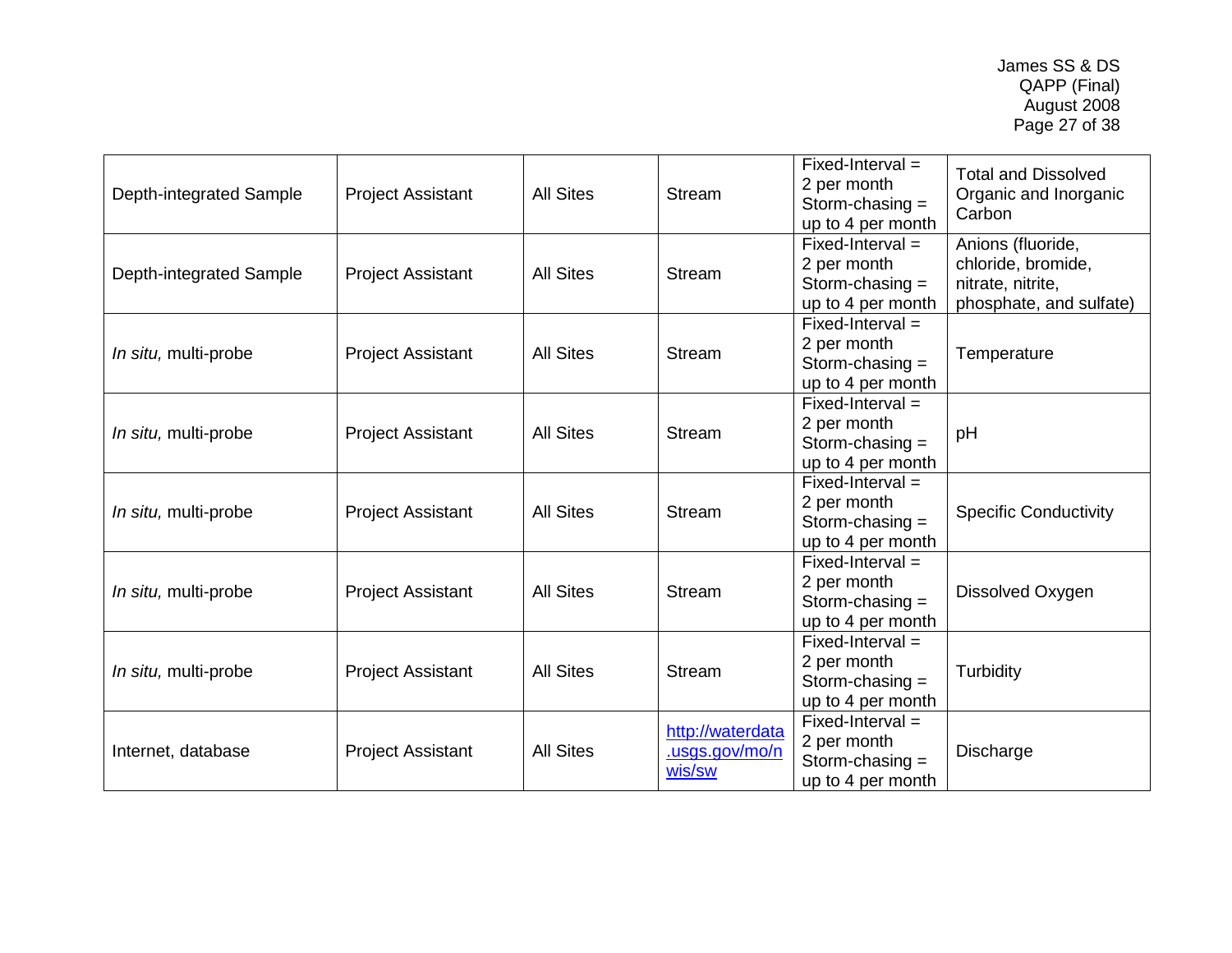James SS & DS QAPP (Final) August 2008 Page 28 of 38

<span id="page-27-0"></span>

| <b>Matrix = Water</b>         | <b>Sampling Procedure = Grab Sample</b>     |             |                                                   |                                                               |
|-------------------------------|---------------------------------------------|-------------|---------------------------------------------------|---------------------------------------------------------------|
| <b>Parameter</b>              | <b>SOP</b><br><b>Data Quality Indicator</b> |             | <b>Measurement</b><br><b>Performance Criteria</b> | QC Sample Type to<br>assess Measurement<br><b>Performance</b> |
| <b>Total Suspended Solids</b> | <b>TSSolids</b>                             | Accuracy    | ±20%                                              | LB                                                            |
|                               |                                             | <b>Bias</b> | ±20%                                              | LB                                                            |
|                               |                                             | Precision   | $± 20\%$ RPD                                      | LD                                                            |
|                               |                                             | Sensitivity | $\leq 0.5$ mg/L                                   | MDL, LRB                                                      |
| <b>Total Dissolved Solids</b> | <b>TDSolids</b>                             | Accuracy    | ±20%                                              | LB                                                            |
|                               |                                             | <b>Bias</b> | ±20%                                              | LB                                                            |
|                               |                                             | Precision   | $± 20\%$ RPD                                      | LD                                                            |
|                               |                                             | Sensitivity | $\leq$ 0.1 mg/L                                   | MDL, LRB                                                      |
| <b>Total Nitrogen</b>         | 3020R01 TotalN                              | Accuracy    | ±20%                                              | LB, LS                                                        |
|                               |                                             | <b>Bias</b> | ±20%                                              | LB, LS                                                        |
|                               |                                             | Precision   | $± 20\%$ RPD                                      | LD                                                            |
|                               |                                             | Sensitivity | $\leq 0.1$ mgN/L                                  | MDL, LRB                                                      |
| <b>Total Phosphorus</b>       | 3010R01 TotalP                              | Accuracy    | ±20%                                              | LB, LS                                                        |
|                               |                                             | <b>Bias</b> | ±20%                                              | LB, LS                                                        |
|                               |                                             | Precision   | $± 20\%$ RPD                                      | LD                                                            |

# **Table 5. Measurement Performance Criteria.**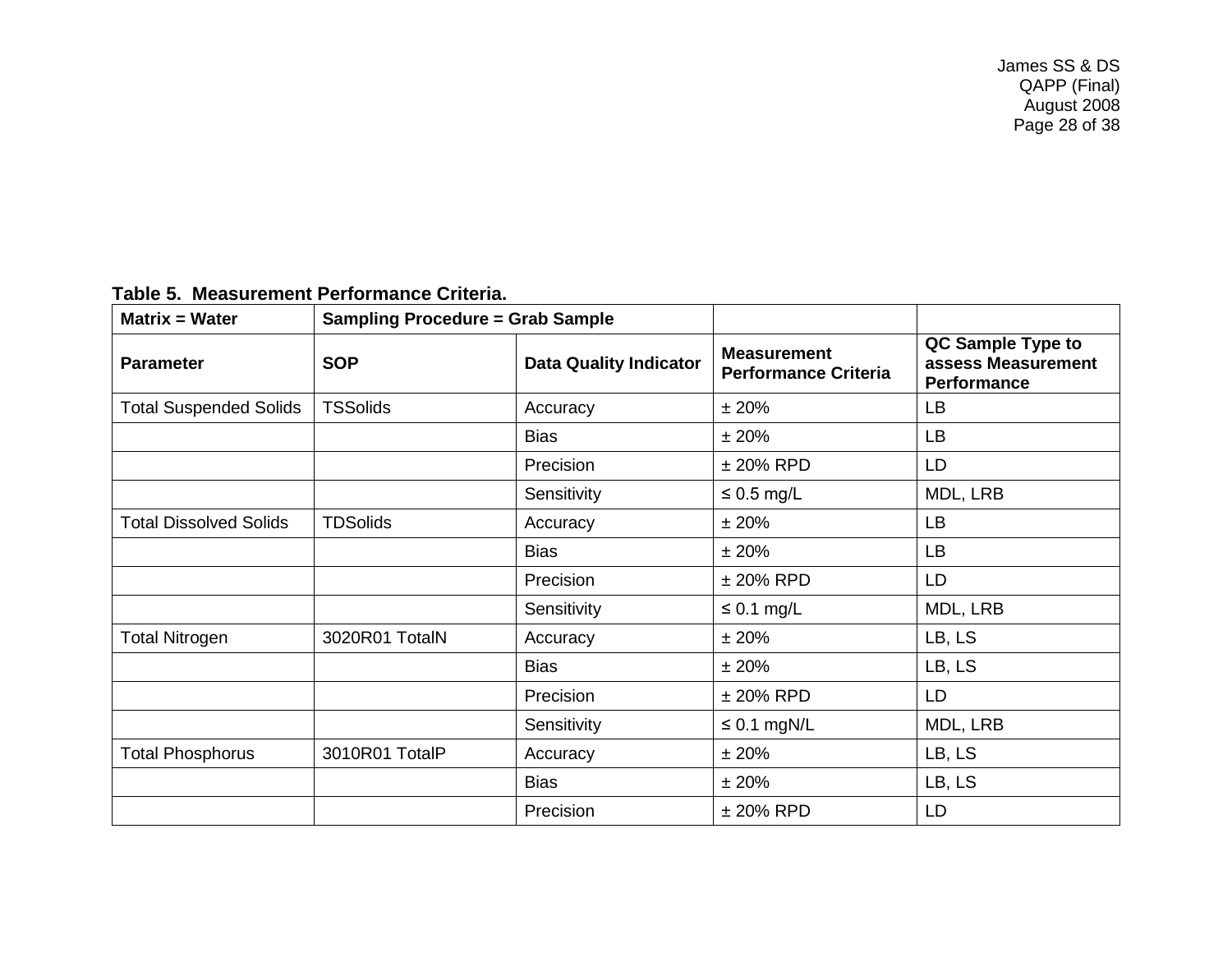| <b>SOP</b>      | <b>Data Quality Indicator</b> | <b>Measurement</b><br><b>Performance Criteria</b> | QC Sample Type to<br>assess Measurement<br><b>Performance</b> |
|-----------------|-------------------------------|---------------------------------------------------|---------------------------------------------------------------|
|                 | Sensitivity                   | $\leq 0.005$ mgP/L                                | MDL, LRB                                                      |
| TICTOC-R01      | Accuracy                      | ±20%                                              | LB, LS                                                        |
|                 | <b>Bias</b>                   | ±20%                                              | LB, LS                                                        |
|                 | Precision                     | $± 20\%$ RPD                                      | <b>LD</b>                                                     |
|                 | Sensitivity                   | $\leq$ 0.5 mg/L for all forms                     | MDL, LRB                                                      |
| IC R01          | Accuracy                      | ± 20%                                             | <b>LB</b>                                                     |
|                 | <b>Bias</b>                   | ±20%                                              | <b>LB</b>                                                     |
|                 | Precision                     | $± 20\%$ RPD                                      | LD                                                            |
|                 | Sensitivity                   | currently under review<br>(September 2008)        | MDL, LRB                                                      |
| Eureka Snapshot | Accuracy                      | ± 20%                                             | Reference standard                                            |
|                 | <b>Bias</b>                   | ± 20%                                             | Reference standard                                            |
|                 | Precision                     | $± 20\%$ RPD                                      | LD, FD                                                        |
|                 | Sensitivity                   | 1 unit                                            | <b>NA</b>                                                     |
| Eureka Snapshot | Accuracy                      | <b>NA</b>                                         | <b>ND</b>                                                     |
|                 | <b>Bias</b>                   | <b>NA</b>                                         | <b>ND</b>                                                     |
|                 | Precision                     | $± 20\%$ RPD                                      | FD, LD                                                        |
|                 | Sensitivity                   | $0^{\circ}$ C                                     | Ice bath                                                      |
| Eureka Snapshot | Accuracy                      | ±20%                                              | LB, LS                                                        |
|                 | <b>Bias</b>                   | <b>NA</b>                                         | <b>ND</b>                                                     |
|                 |                               | <b>Sampling Procedure = Grab Sample</b>           |                                                               |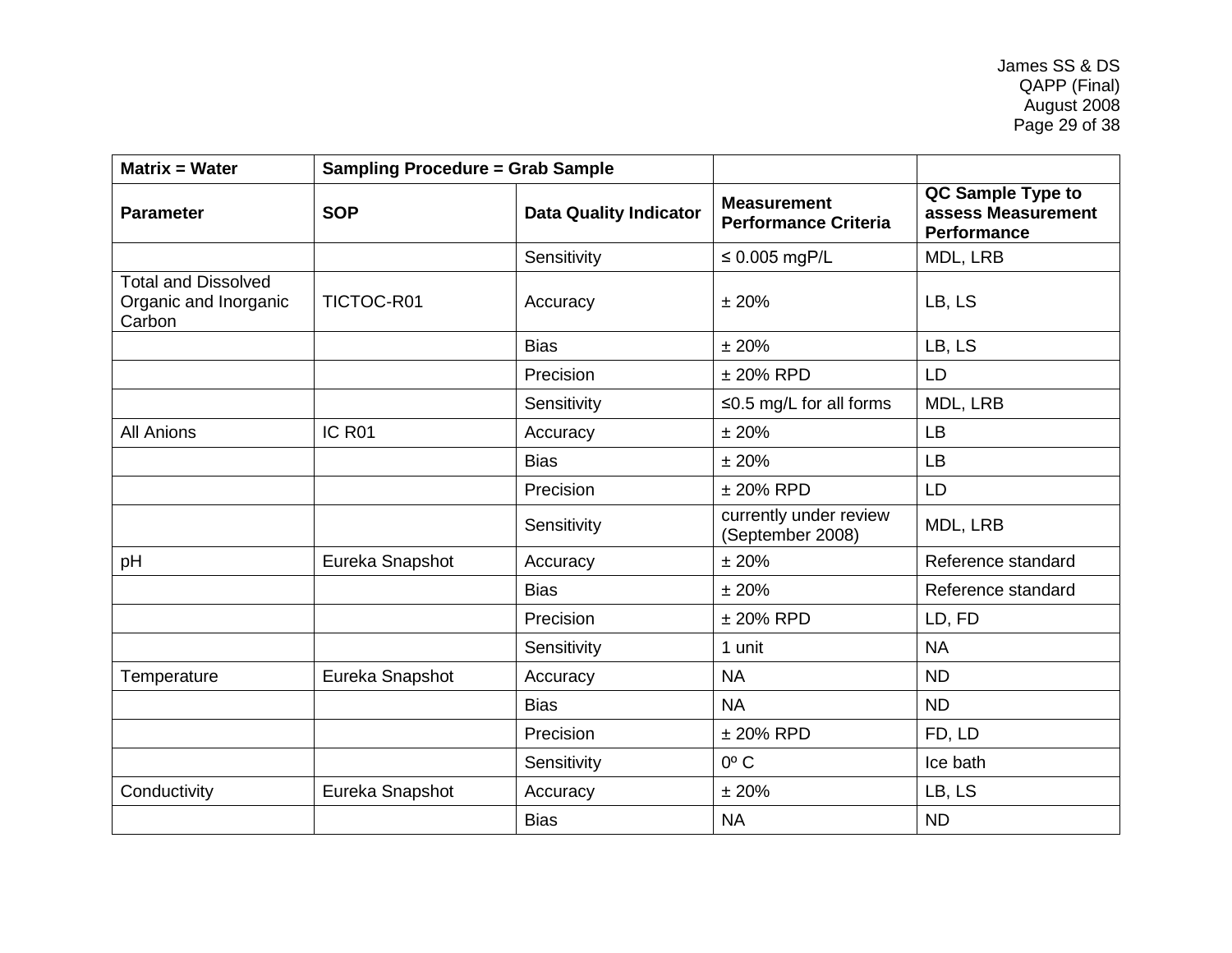| <b>Matrix = Water</b> | <b>Sampling Procedure = Grab Sample</b> |                               |                                                   |                                                               |
|-----------------------|-----------------------------------------|-------------------------------|---------------------------------------------------|---------------------------------------------------------------|
| <b>Parameter</b>      | <b>SOP</b>                              | <b>Data Quality Indicator</b> | <b>Measurement</b><br><b>Performance Criteria</b> | QC Sample Type to<br>assess Measurement<br><b>Performance</b> |
|                       |                                         | Precision                     | $±$ 20% RPD                                       | FD, LD                                                        |
|                       |                                         | Sensitivity                   | $0$ mS/m                                          | <b>LRB</b>                                                    |
| Dissolved Oxygen      | Eureka Snapshot                         | Accuracy                      | ±20%                                              | LB, LS                                                        |
|                       |                                         | <b>Bias</b>                   | <b>NA</b>                                         | <b>ND</b>                                                     |
|                       |                                         | Precision                     | $±$ 20% RPD                                       | FD, LD                                                        |
|                       |                                         | Sensitivity                   | $0$ mS/m                                          | <b>LRB</b>                                                    |
| Turbidity             | Eureka Snapshot                         | Accuracy                      | ±20%                                              | <b>LFB</b>                                                    |
|                       |                                         | <b>Bias</b>                   | ±20%                                              | <b>LFB</b>                                                    |
|                       |                                         | Precision                     | $±$ 20% RPD                                       | LD, FD                                                        |
|                       |                                         | Sensitivity                   | 1 NTU                                             | <b>LRB</b>                                                    |

\*LB = Laboratory Blank (reference sample), LS = Laboratory Spike

LD = Laboratory Duplicate, FD = Field Duplicate, LRB = Laboratory Reagent Blank, MDL = Method Detection Limit

ND = Not Determined, NA = Not Applicable, RPD = Relative Percent Difference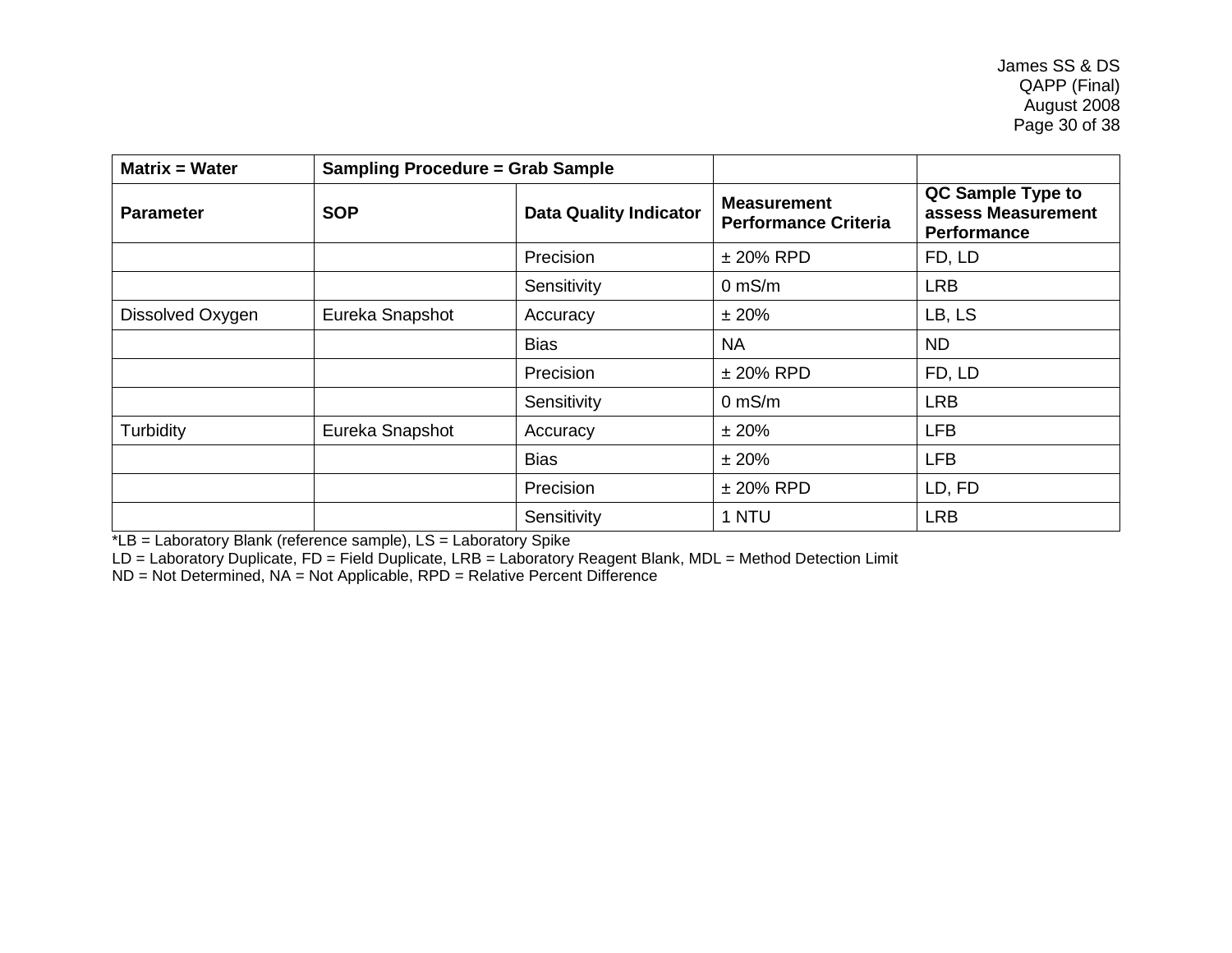<span id="page-30-0"></span>

| <b>Analyte</b>                                                | <b>Bottle Type</b> | <b>Bottle Size</b>                      | <b>Preservative</b>             | <b>Holding time</b> | <b>SOP Reference</b>    |
|---------------------------------------------------------------|--------------------|-----------------------------------------|---------------------------------|---------------------|-------------------------|
| <b>Total Suspended Solids</b>                                 | <b>Plastic</b>     | 500 ml                                  | $<$ 4°C                         | 7 days              | <b>TSSolids</b>         |
| <b>Total Dissolved Solids</b>                                 | <b>Plastic</b>     | 500 ml                                  | $<$ 4°C                         | 7 days              | <b>TDSolids</b>         |
| <b>Total Nitrogen</b>                                         | <b>Plastic</b>     | 500 ml                                  | $H_2SO_4$ to pH $\leq$ 2<br>Ice | 28 days             | 3020R01 TotalN          |
| <b>Total Phosphorus</b>                                       | <b>Plastic</b>     | 500 ml                                  | $H_2SO_4$ to pH $\leq$ 2<br>Ice | 28 days             | 3010R01 TotalP          |
| <b>Total and Dissolved</b><br>Organic and Inorganic<br>Carbon | Plastic            | 500 ml                                  | $<$ 4°C                         | 48 hours            | <b>TIC/TOC R01</b>      |
| Anions                                                        | Plastic            | 500 ml                                  | $<$ 4°C                         | 48 hours            | IC R <sub>01</sub>      |
| <b>Field Parameters</b>                                       |                    | These parameters are collected in situ. |                                 |                     |                         |
| pH                                                            | none               | none                                    | none                            | none                | 1200R02 Eureka Snapshot |
| Temperature                                                   | none               | none                                    | none                            | none                | 1200R02 Eureka Snapshot |
| Conductivity                                                  | none               | none                                    | none                            | none                | 1200R02 Eureka Snapshot |
| Dissolved Oxygen                                              | none               | none                                    | none                            | none                | 1200R02 Eureka Snapshot |
| Turbidity                                                     | none               | none                                    | none                            | none                | 1200R02 Eureka Snapshot |

# **Table 6. Sample Collection Conditions for Analytes.**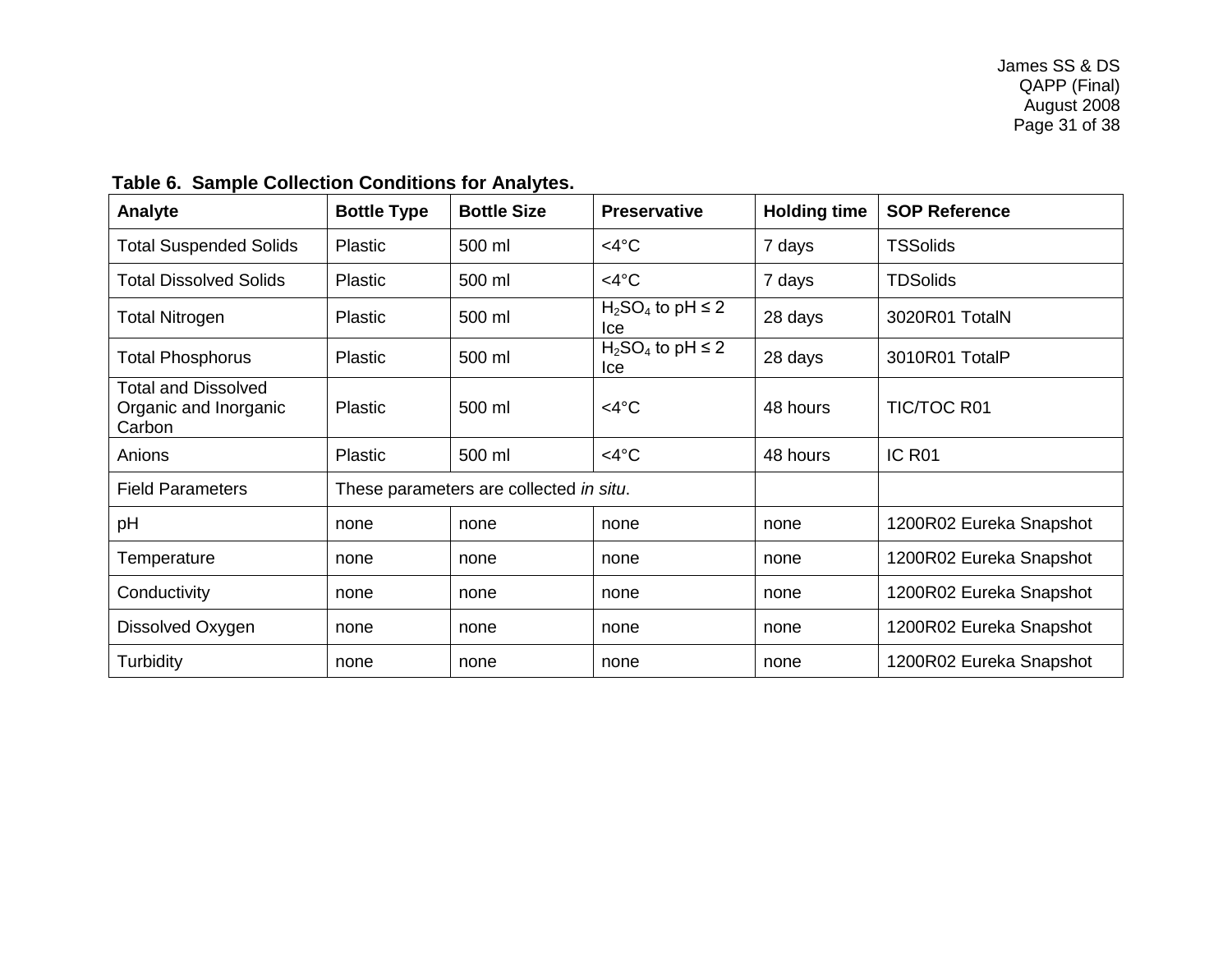# **Table 7. Quality Control Corrective Action Plan. (Standard Methods, 2005)**

<span id="page-31-0"></span>

| QC Type and Error                                                                                        | <b>Corrective Action</b>                                                                                                                                                                                   | Comment*                                                                                 |  |  |
|----------------------------------------------------------------------------------------------------------|------------------------------------------------------------------------------------------------------------------------------------------------------------------------------------------------------------|------------------------------------------------------------------------------------------|--|--|
| Laboratory Reagent Blank > MDL                                                                           | 1. Analyze another blank; if $2^{nd}$ LRB is<br>acceptable, then data is acceptable.<br>2. If $2^{nd}$ LRB fails, then re-prepare and re-<br>analyze affected samples                                      | These data are associated with an<br>LRB result that is $>$ the MDL for<br>this analyte. |  |  |
| Spiked samples (LS) fails                                                                                | 1. If Reference sample (LS) is acceptable,<br>then qualify the data<br>2. If LS and LB fail, then re-prepare and<br>reanalyze the affected samples.                                                        | These data are associated with a<br>LS recovery result that is $> UCL$<br>$(or < LCL)$ . |  |  |
| Laboratory Blank (LB) fails                                                                              | 1. Analyze another LB.<br>2. If $2^{nd}$ LB fails then check another source<br>for the reference material.<br>3. If the $2^{nd}$ source is acceptable, then re-<br>prepare and reanalyze affected samples. | These data are associated with a<br>LB recovery result that is $> UCL$<br>$(or < LCL)$ . |  |  |
| Calculations                                                                                             | 1. Check calculations for error, correct if<br>found                                                                                                                                                       | No comment needed for corrected<br>calculations.                                         |  |  |
| <b>Calibration Standards fail</b>                                                                        | 1. Check calibration standards against the<br>reference sample.<br>2. If calibration standards fail then re-<br>prepare and reanalyze the calibration<br>standards and affected samples.                   | No comment needed for<br>reanalyzed calibration standards.                               |  |  |
|                                                                                                          |                                                                                                                                                                                                            |                                                                                          |  |  |
| *If the QC sample fails and the samples cannot be reanalyzed, then record the comment on the data sheet. |                                                                                                                                                                                                            |                                                                                          |  |  |
| UCL = Upper Control Limit, LCL = Lower Control Limit                                                     |                                                                                                                                                                                                            |                                                                                          |  |  |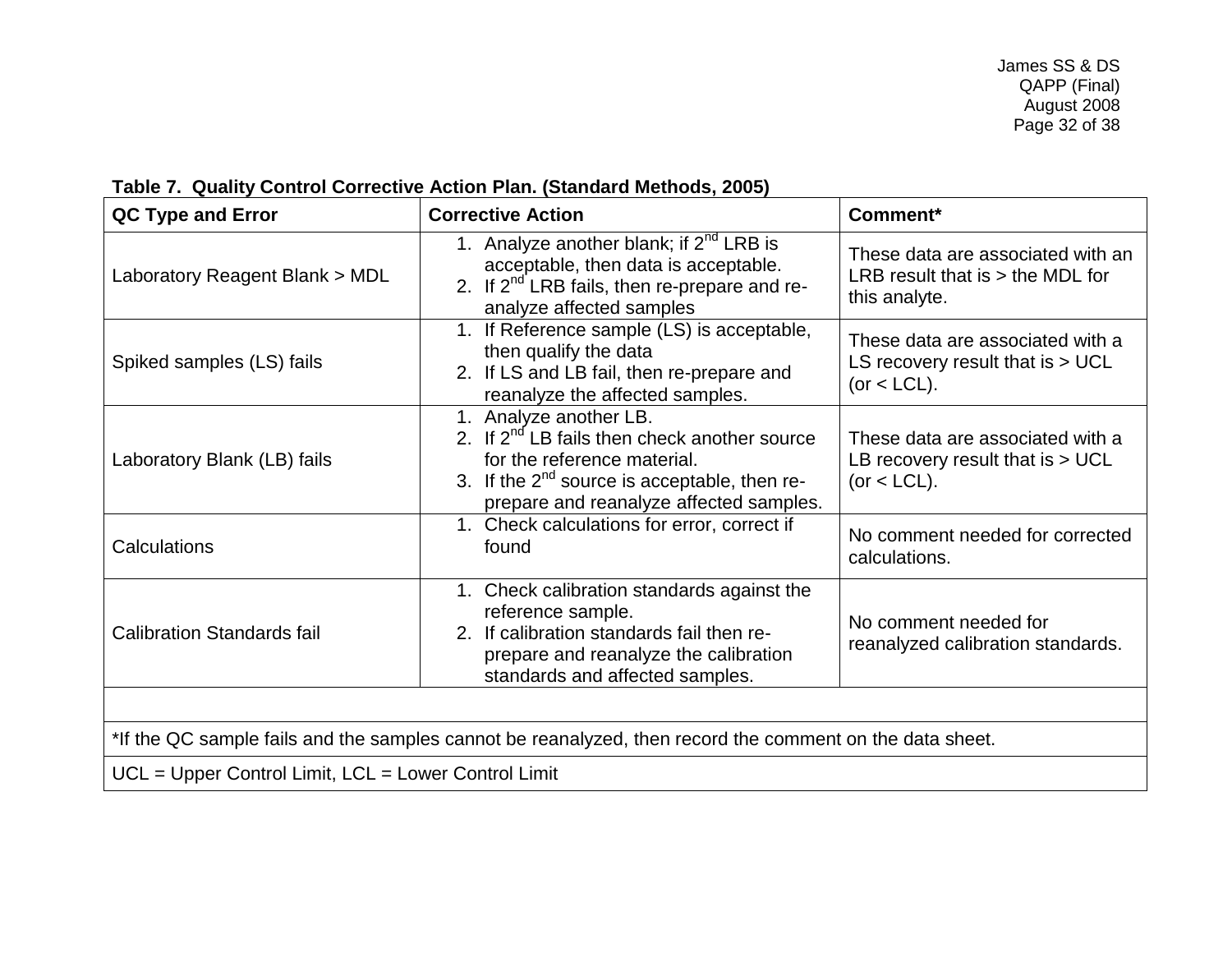<span id="page-32-0"></span>

| Equipment /<br><b>Instrument</b> | <b>Maintenance, Testing, or Inspection Activity</b> | <b>Frequency</b>                | <b>SOP Reference</b> |
|----------------------------------|-----------------------------------------------------|---------------------------------|----------------------|
| <b>Sampling Equipment</b>        |                                                     |                                 |                      |
| Eureka                           | <b>Auto Calibration</b>                             | Before each use                 | Eureka Snapshot      |
|                                  | Cleaning                                            | After each use                  |                      |
|                                  | <b>Manual Calibration</b>                           | Monthly                         |                      |
|                                  | Battery replacement                                 | As needed                       |                      |
|                                  | Rebuild DO Sensor, Recharge pH Probe                | As needed                       |                      |
| Laboratory Equipment             |                                                     |                                 |                      |
| Spectrophotometer                | Create calibration curve                            | For each use                    | 3010R01 Total P      |
| Spectrophotometer                | Create calibration curve                            | For each use                    | 3020R01 Total N      |
| IC                               | Create calibration curve                            | For each use, for<br>each anion | IC R <sub>01</sub>   |
| <b>TIC/TOC</b>                   | Create calibration curve                            | For each use, for<br>each form  | <b>TIC/TOC R01</b>   |

# **Table 8. Maintenance, Testing, and Inspection of Sampling Equipment and Analytical Instrumentation.**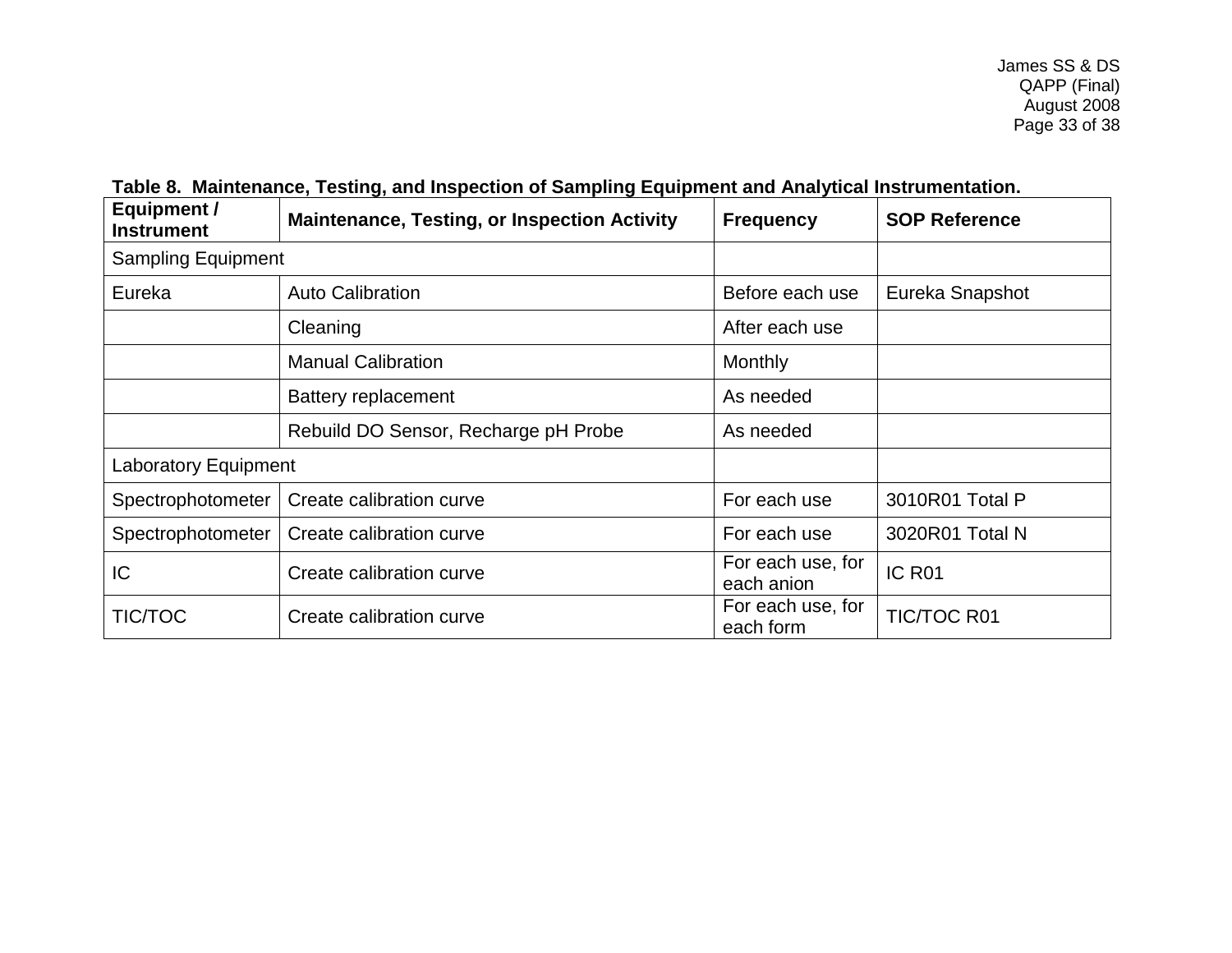<span id="page-33-0"></span>

| <b>Instrument</b> | Analyte                                                                 | <b>Calibration Type</b>  | <b>SOP Reference</b>                   |
|-------------------|-------------------------------------------------------------------------|--------------------------|----------------------------------------|
| Eureka            | pH, Conductivity, Dissolved<br>Oxygen, and Turbidity                    | Automated / Manual       | Eureka Snapshot                        |
| Spectrophotometer | Total P and Total N                                                     | <b>Calibration Curve</b> | 3010R01 Total P and<br>3020R01 Total N |
| IC                | Fluoride, Chloride, Nitrite,<br>Bromide, Nitrate, Phosphate,<br>Sulfate | <b>Calibration Curve</b> | IC R <sub>01</sub>                     |
| TIC/TOC           | Organic and Inorganic<br>Carbon (Total and<br>Dissolved)                | <b>Calibration Curve</b> | IC R <sub>01</sub>                     |

# **Table 9. Instrumentation Requiring Calibration.**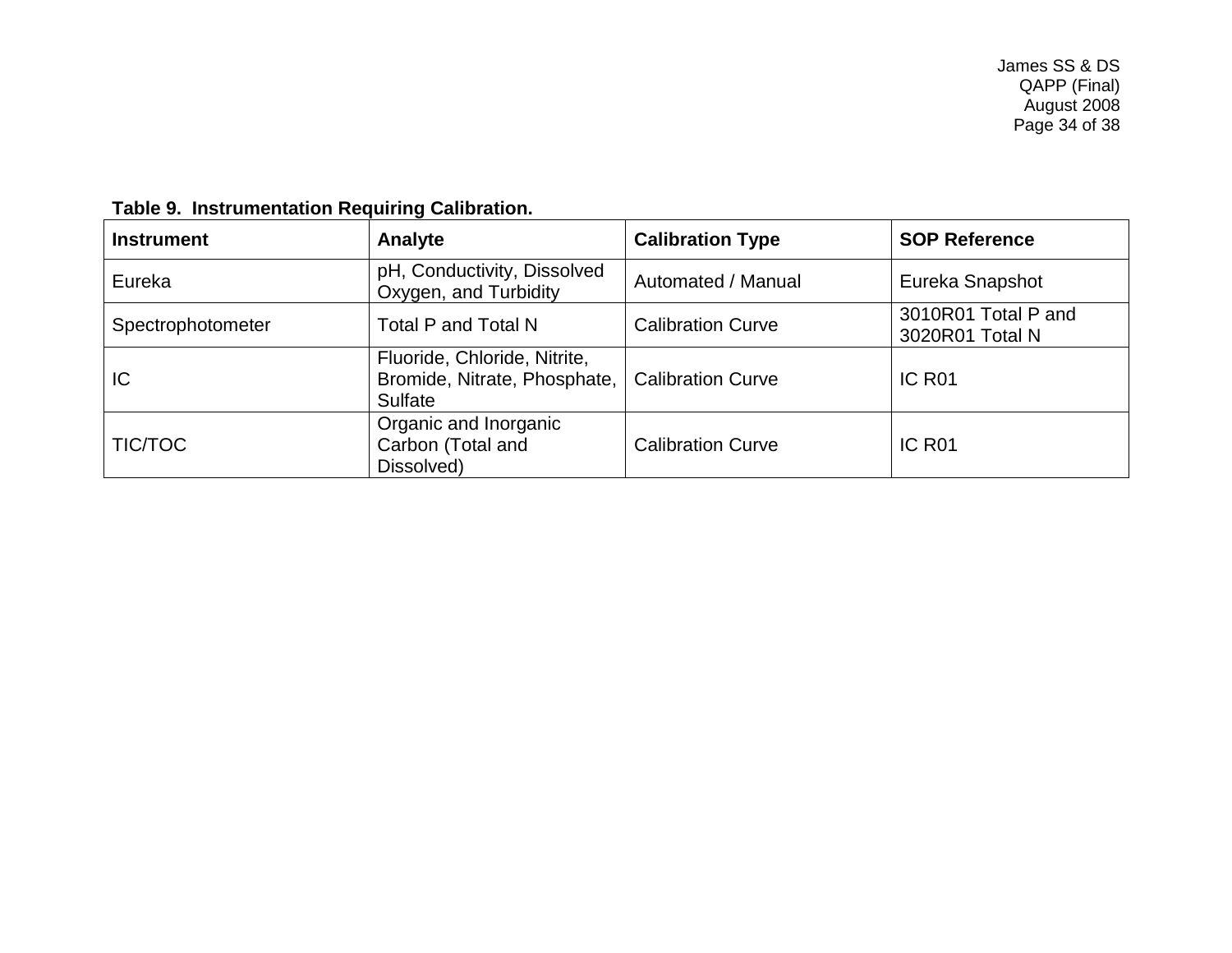

James SS & DS

<span id="page-34-1"></span><span id="page-34-0"></span>**Figure 1. Organizational chart showing lines of authority and reporting responsibilities.**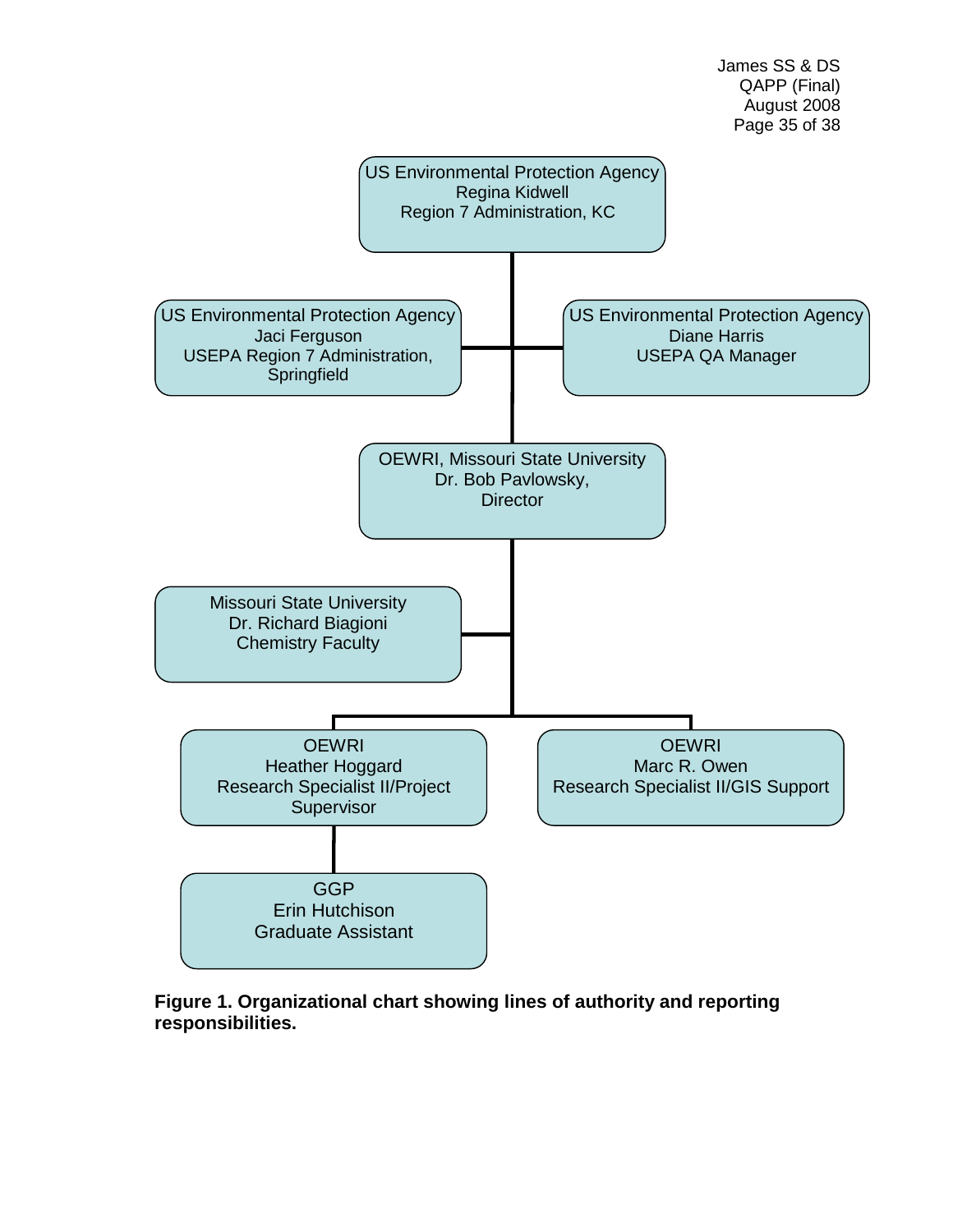James SS & DS QAPP (Final) August 2008 Page 36 of 38



**Figure 2. James River Basin and Sampling Sites.**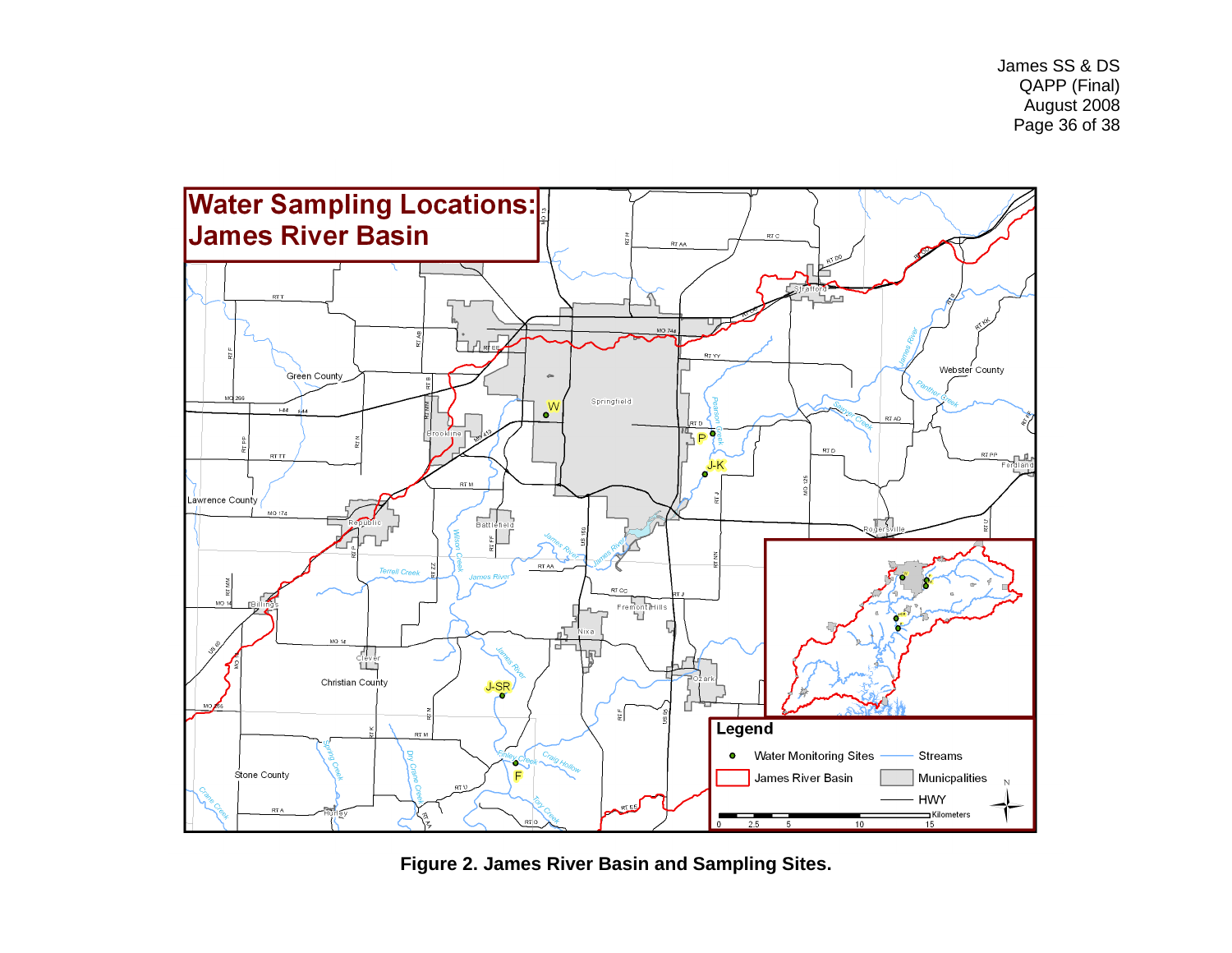James SS & DS QAPP (Final) August 2008 Page 37 of 38

# <span id="page-36-0"></span>**APPENDIX A. Standard Operating Procedures (SOPs) cited in this document.**

| <b>Document Number</b>             | Title                                                                                                    | <b>Status</b>   |
|------------------------------------|----------------------------------------------------------------------------------------------------------|-----------------|
| 1030R01 Chain of Custody           | Chain of Custody                                                                                         | Final           |
| 1040R01 Water Sampling             | <b>Water Sample Collection</b>                                                                           | Final           |
| Eureka Snapshot                    | Eureka Amphibian and Manta<br>Water Quality Multiprobe for<br>Multiple Location parameter<br>Measurement | Final           |
| 3010R01 Total P                    | <b>Total Phosphorus</b>                                                                                  | Final           |
| 3020R01 Total N                    | Total Nitrogen                                                                                           | Final           |
| <b>TSSolids</b>                    | <b>Total Suspended Solids</b>                                                                            | Final           |
| <b>TDSolids</b>                    | <b>Total Dissolved Solids</b>                                                                            | Final           |
| <b>TIC/TOC R01</b>                 | <b>Total and Dissolved Organic</b><br>and Inorganic Carbon                                               | Final           |
| IC R <sub>01</sub>                 | Anions                                                                                                   | Under<br>Review |
| 0150R01 Bottle Prep non-<br>Metals | <b>Preparation of Sample Bottles</b><br>For non-Metal Analyses                                           | Final           |